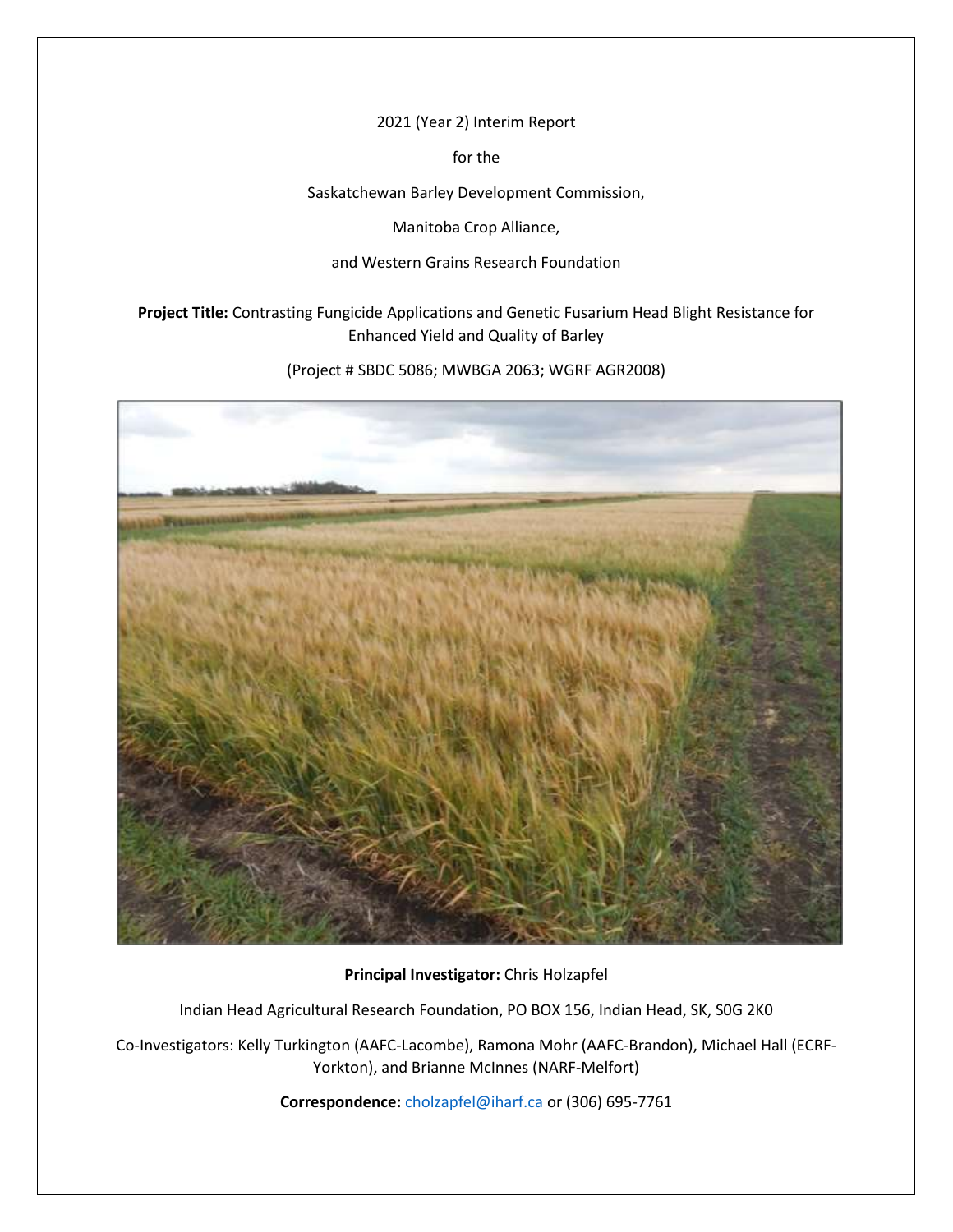**1. Project Title:** Contrasting Fungicide Applications and Genetic Fusarium Head Blight Resistance for Enhanced Yield and Quality of Barley

## **2. Project Numbers:**

Saskatchewan Barley Development Commission: SBDC 5086 Manitoba Crop Alliance: MWBGA 2063 Western Grains Research Foundation: WGRF AGR2008

#### **3. Principal Investigator**

Chris Holzapfel, MSc, PAg Research Manager, Indian Head Agricultural Research Foundation (IHARF) Phone: (306) 695-7761, Email: [cholzapfel@iharf.ca](mailto:cholzapfel@iharf.ca) Mailing Address: PO BOX 156, Indian Head, SK, S0G 2K0

## **4. Collaborators**

Kelly Turkington, PhD Research Scientist, Agriculture & Agri-Food Canada (AAFC) Lacombe, AB

Ramona Mohr, PhD Research Scientist, Agriculture & Agri-Food Canada (AAFC) Brandon, MB

Michael Hall, MSc, PAg Research Coordinator, East Central Research Foundation (ECRF) Yorkton, SK

Brianne McInnes, BSc, AAg Field Research Director, Northeast Agriculture Research Foundation (NARF) Melfort, SK

## **5. Project Administrator**

Danny Petty, BSc, PAg Executive Manager, Indian Head Agricultural Research Foundation (IHARF) Phone: (306) 695-4200, Email: [dpetty@iharf.ca](mailto:dpetty@iharf.ca) Mailing Address: PO BOX 156, Indian Head, SK, S0G 2K0

**6. Summary:** Include activities during the project period, status of the project (is it on schedule), and any significant observations in related to the progress of the project.

A project was initiated in the winter of 2019-20 to investigate the potential for foliar fungicide applications combined with genetic fusarium head blight (FHB) resistance to enhance yields and/or end-use quality of barley. Protocols were finalized in the late winter/early spring with the first field trials established at Indian Head, Yorkton, and Melfort in the spring of 2020. Our intent was to also conduct a trial at Brandon in 2020 but it was delayed due to COVID-19 restrictions at that location. For the 2021 growing season, trials were conducted at Indian Head, Yorkton, Melfort, and Brandon – as originally intended. Field trials at a fifth location, Lacombe Alberta, are scheduled to come online in the spring of 2022; however, we are still anticipating that COVID-19 related disruptions at this location (i.e, postponement of cancelled trials in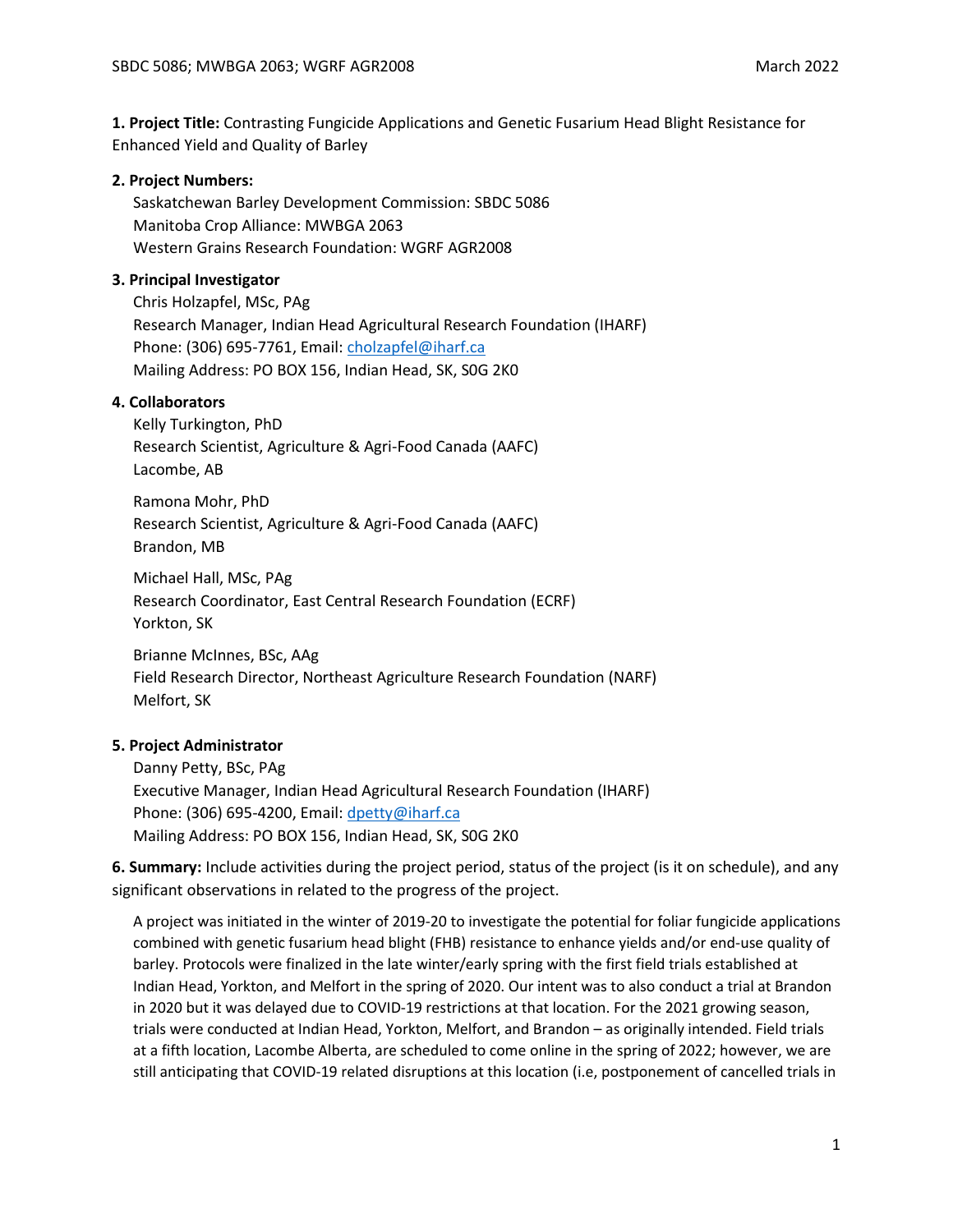2020 to 2021/2022) and capacity limitations may impact their ability to conduct the field trials as originally intended.

Despite a few minor issues, the field trials went well in 2020 and no specific changes to the field protocols were recommended at that time. The issues encountered were due to human error (i.e., some plots lost to spray drift damage at Melfort) or minor misunderstandings of data collection requirements (i.e., plant counts not completed for all plots at Yorkton). In 2021, the field trials went well at all locations; however, drought, in some cases severe, resulted in negligible leaf disease levels at all sites and, in some (i.e., Yorkton 2021), low and extremely variable yields combined with relatively poor grain quality. This could result in some data being removed from the final, combined analyses but was not due to any error on the part of collaborators and such weather related challenges are beyond our control. The data that were collected for all plots (unless otherwise specified) included plant density, leaf disease ratings, grain yield, test weight, thousand kernel weight, plump seeds, thin seeds, and deoxynivalenol (DON) accumulation. Collaborating organizations completed the plant density and grain yield measurements in addition to collecting the leaves required for disease ratings. IHARF staff completed all grain quality assessments except DON which was completed by Seed Solutions Laboratory (Swift Current). AAFC staff at Lacombe completed the leaf disease assessments. Leaf disease assessments and DON analyses are not yet available for the 2021 growing season; however, all currently available response data has been statistically analyzed and summarized. These preliminary analyses are intended to allow preliminary interpretation of results, identify potential trends or issues, and to help guide future groupings of sites for combined statistical analyses (i.e., low versus high disease pressure). Extension activities to date have been minimal due to a combination of COVID-19 restrictions in 2020 and relatively few available results; however, the trial was shown and the project was discussed during the Indian Head Crop Management Field Day in 2021, attended by approximately 85 participants.

Similar to last year, this project is still considered to be behind schedule relative to the original timelines. If AAFC-Lacombe is unable to host a location as originally planned, we may have to extend field trials for an additional growing season at select sites in order to make up the shortfall. Further to this, we anticipate that an additional year may be required for final data analyses and report preparation; however, this does not come with any additional funding requirements. The challenge with respect to the original reporting timelines is that there is often a substantial delay between in-house grain quality assessments (i.e., test weight, TKW, plumps and thins, and the laboratory analyses (i.e., DON). The detailed leaf disease ratings are also often not completed early enough for this data to be analyzed, summarized, and interpreted prior to the original reporting deadlines. It is currently difficult for the PI to dedicate sufficient time to data analyses and report preparation during the field season; therefore, we believe it would be preferable to postpone the final report (if necessary) rather than rushing the process or working with incomplete data.

**7. Methods:** Include approaches, experimental design, methodology, materials, sites, etc. Major changes from original work plan must be indicated and the reason(s) for the change should be specified. Significant changes from the original work plan will require written approval from the Funders.

The specific field protocols and research plan for this project were developed back in 2019 during the letter of intent and full proposal phases, with feedback from both funding organizations and collaborators. The detailed field protocol that was distributed to collaborators in early 2020 is provided in Schedule 1 of the Appendices and the first field trials were initiated that spring. Again, due to COVID-19 restrictions, field trials were not initiated at the AAFC-Brandon location in 2020 and may not be able to proceed at AAFC Lacombe as originally intended. Trials were completed at Indian Head, Melfort, and Yorkton in both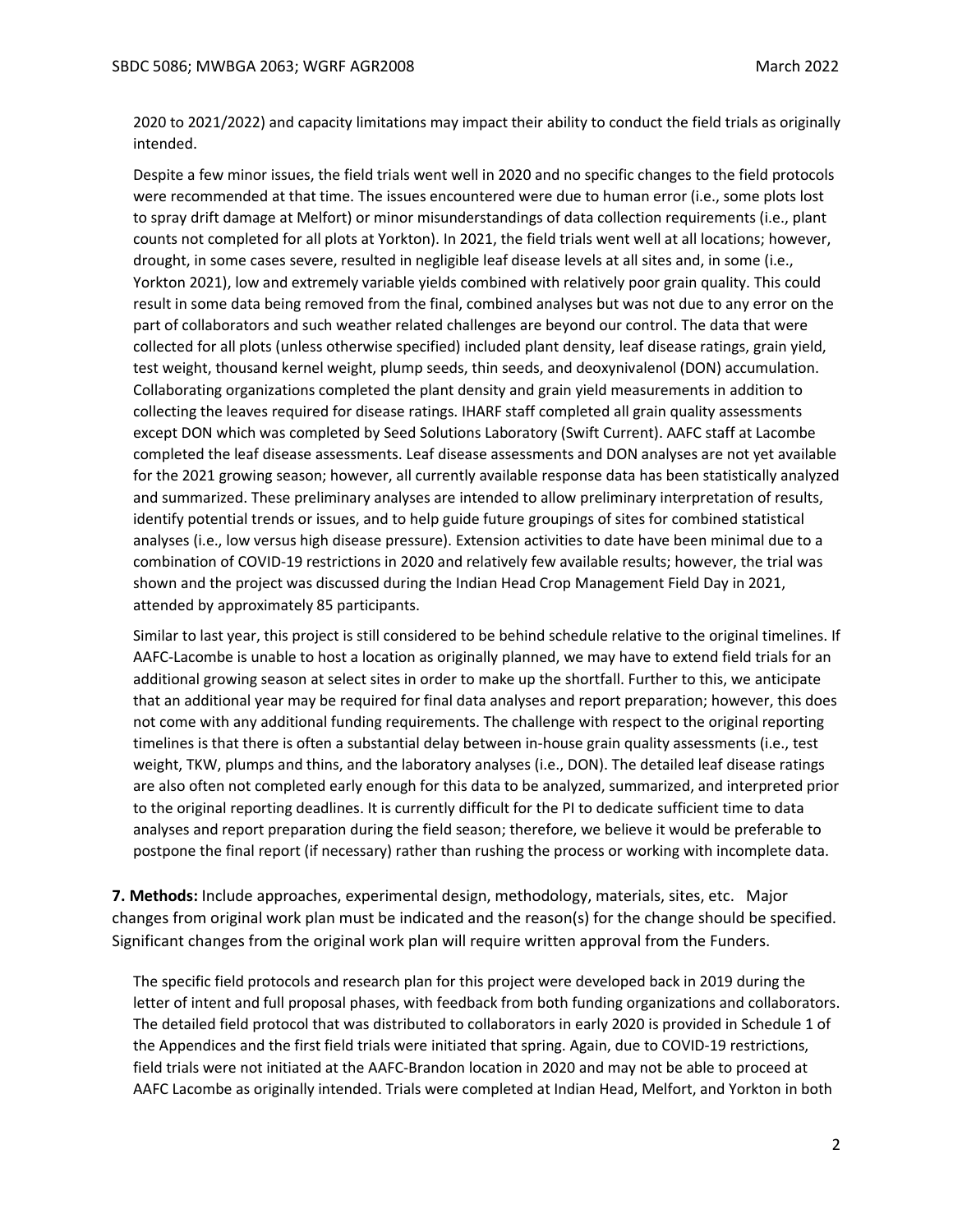2020 and 2021 and at Brandon in 2021. A brief description of the methods, along with any further deviations from the original protocols, follows.

The treatments were a factorial combination of three varieties and four fungicide treatments, arranged in a four replicate randomized complete block design (RCBD). The varieties were selected based on their genetic resistance to FHB (according to the Saskatchewan Seed Guide) and were CDC Bow (moderately susceptible; MS), AAC Synergy (intermediate; I), and AAC Connect (moderately resistant, MR). Information on seed size and percent germination is provided in Table 1 of Appendices (Schedule 2). The fungicide treatments were an untreated control, a flag-leaf application targeting leaf disease (Trivapro), an application at 80-100% head emergence targeting FHB (Prosaro XTR), and a dual application which received both the flag-leaf stage and heading fungicide applications. The fungicides were applied as per protocol, using field sprayers and a minimum solution volume of 187 l/ha (20 U.S. gal/ac). The treatments were applied on the same date for each variety and no sites have reported enough variance in crop stage to suggest that separate application dates might be necessary in future years.

Barley was managed with all (controllable) factors other than disease intended to be non-limiting. Detailed agronomic information for all applicable sites are provided in Tables 2 and 3 of the Appendices for 2020 and 2021, respectively. The target seeding rate at all sites was 300 viable seeds/m<sup>2</sup>, adjusted for seed size and percent germination. All locations used the same seed source. Seed-applied fungicides were permitted at the discretion of site-managers but not required. Fertilizer applications varied by site, but were equal across treatments (within a site) and all nutrients were intended to be non-limiting. Weed control measures also varied by site, but the intent was to keep the crop reasonably free of weeds throughout the season. The centre rows from each plot were harvested, taking care to avoid potential edge effects (i.e., outside rows or fungicide drift) and areas of the plot affected by wheel tracks. Unfortunately, several plots at Melfort 2020 were damaged by spray drift by AAFC staff working in the area. NARF staff assessed the damaged and recommended that data from 10 plots would be affected and that these should be removed prior to any analyses. This was unfortunate, but was not due to any wrongdoing of NARF staff and the affected plots were removed prior to any statistical analyses, as per their recommendations.

Various data were collected during the season and from the harvested grain samples. Emergence was assessed by recording the number of plants in 2 x 1 m sections of crop row per plot in late May/early June and converting the values to plants/m<sup>2</sup>. These measurements were not completed for all plots at Yorkton 2020 but were in 2021 and data were collected from enough treatments to test for varietal differences which was all that was originally intended for this variable. Initial leaf disease pressure and subsequent treatment effects on leaf disease were estimated from a minimum of 10 leaves per plot collected from the control treatments at the flag leaf stage (prior to fungicide application) and for all plots at the late milk/early dough stages. The third leaf from the head was collected for the flag-leaf stage ratings while the penultimate ( $2<sup>nd</sup>$  leaf from head) was collected at the later measurement date. At Melfort 2020, where spray drift resulted in some data loss, the leaf disease samples were collected from healthy areas of the affected plots and the values appeared to be consistent and representative of the site; therefore, all leaf disease data for this site was retained for these preliminary analyses. Collaborators forwarded leaf disease samples to IHARF who coordinated with AAFC-Lacombe to have the leaves rated for scald, netform blotch, and other leaf diseases. At this time (March 2022), these results are available for 2020 but not 2021. Grain yields were determined from the mass of harvested grain and are corrected for dockage and to a uniform seed moisture content of 13.5%.

All locations forwarded 1 kg of cleaned grain from each plot to IHARF for further quality analyses. Test weights were determined from cleaned sub-samples for each plot using standard Canadian Grain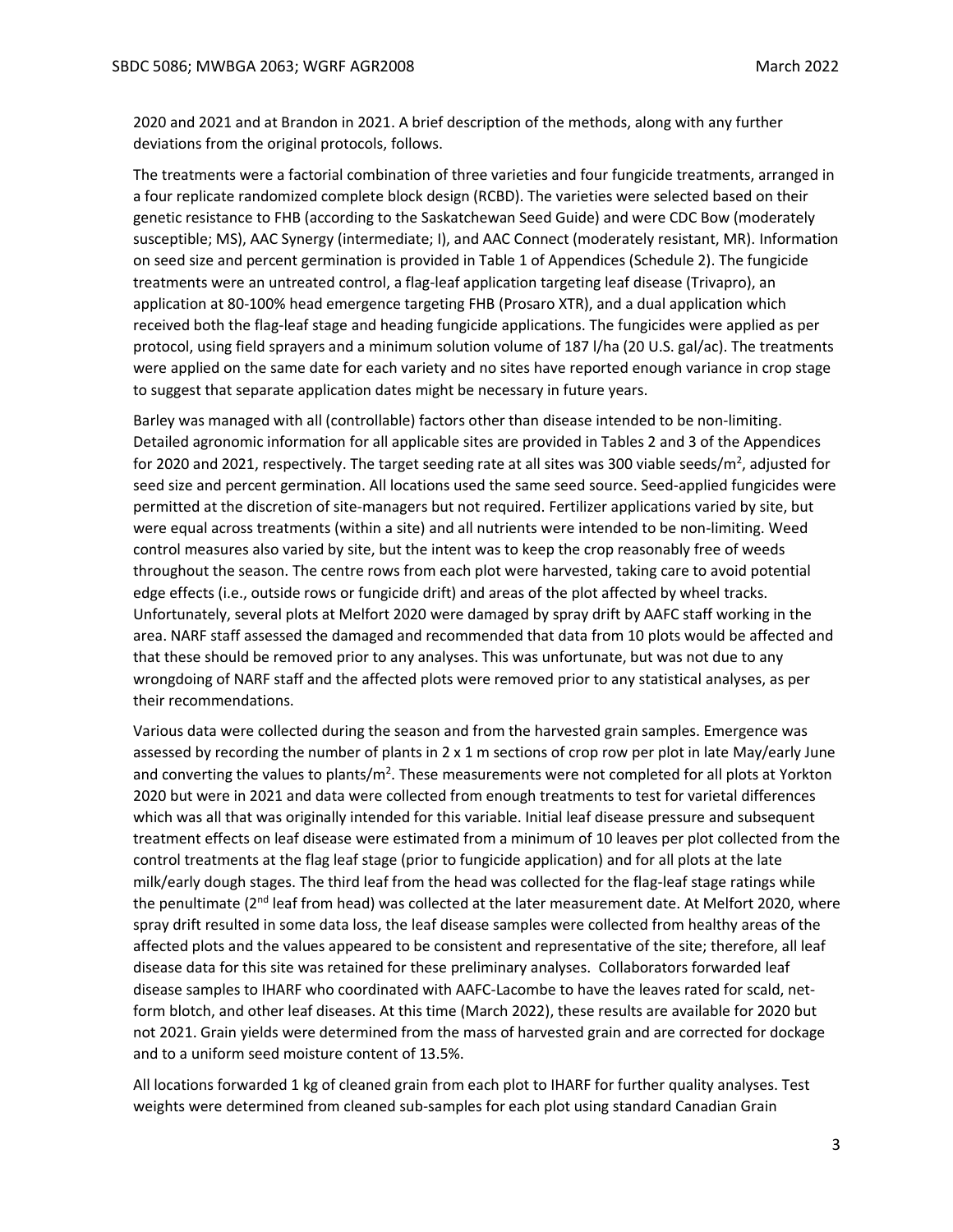Commission methods and equipment, including a 0.5 litre measure and cox funnel. Test weight values are expressed as g/0.5 L. Thousand kernel weights were determined by counting a minimum of approximately 1000 seeds using an automated seed counter and weighing the counted seeds to the nearest 0.00 g. The number and mass of seeds were used to calculate g/1000 seeds. Percent plump and thin kernels were determined from a 200 g cleaned sub-sample and were defined as the proportion of seeds that stayed on top of, or lodged in, a No. 6 slotted sieve (plump) or passed through a No. 5 slotted sieve (thin). Finally, a 250-300 g sub-sample from each plot was forwarded to Seed Solutions Seed Labs (Swift Current, SK) for deoxynivalenol (DON) determination. These data were reported in parts per million (ppm) to the nearest 0.00 ppm. Again, the DON data from 2021 are not yet available at this time.

At this stage, all available data from all locations has been formatted for consistency and organized into master files with basic screening for quality. In order to stay current with results to date and to help facilitate future grouping of sites for combined analyses (i.e., low versus high disease pressure), data from each location were analysed separately and summarized in the Appendices. In 2021, the response data were analysed using the Mixed procedure of SAS with variety (VAR), fungicide (FUNG), VAR x FUNG effects considered fixed and replicate effects treated as random. In 2021, the generalized linear mixed model (GLIMMIX) procedure was used in place of the Mixed procedure; however, fixed and random effects were unchanged and these procedures produce identical results which are directly comparable for the purposes of this report. Unless there were explicit reasons for doing so (i.e., drift damage at Melfort), no individual data points have been deleted at this stage of the project.

**8. Progress during the reporting period:** (e.g., laboratory, growth chamber, greenhouse, and field experiments; chemical analysis; data analysis; model development). Please briefly indicate what has been done during the reporting period in respect to meeting the stated objectives of the project.

This section is specific to the April 2021-March 2022 reporting period. Please refer to the 2020-21 interim report for progress in the first year of the project.

Seed for the 2021 season was sourced for all sites by ECRF and IHARF staff and distributed as required. Field trials were initiated and carried through to completion at all four of the initially scheduled locations (Indian Head, Yorkton, Melfort, and Brandon). All aspects of the field trials went well in 2021; however, severe drought resulted in low yields and variable data. Yorkton 2021 was the most drought affected site and may be removed from the final, combined analyses. The dry conditions also resulted in negligible disease pressure for all four locations; however, while not ideal for our purposes, this in itself does not make the data invalid as it is still representative of the environmental conditions encountered.

Each collaborating site completed the plant counts, leaf collections, and yield measurements for their respective sites but forwarded the leaf disease and grain quality samples to IHARF. IHARF completed all the grain quality assessments that could be done in-house and coordinated with Seed Solutions Laboratory (Swift Current, SK) for DON determination on behalf of all sites. DON results from 2021 are not yet available but should be before the middle of April. IHARF forwarded the leaf samples to AAFC Lacombe who (at the time of writing) had just recently completed the 2021 ratings. The results for these assessments from 2021 are not included in this report as the data analyses and summarization of results were completed before they were available; however, visual inspection of this data indicates that leaf disease was very low at all sites in 2021 – generally below 1% for net blotch, scald, and miscellaneous leaf spot diseases combined. A minimum of 10 leaves were assessed for each plot in all cases. As originally proposed, the initial assessments (prior to any fungicide application) were only completed for the control plots while the latter (late milk/early dough stage) were completed for all plots. The initial ratings are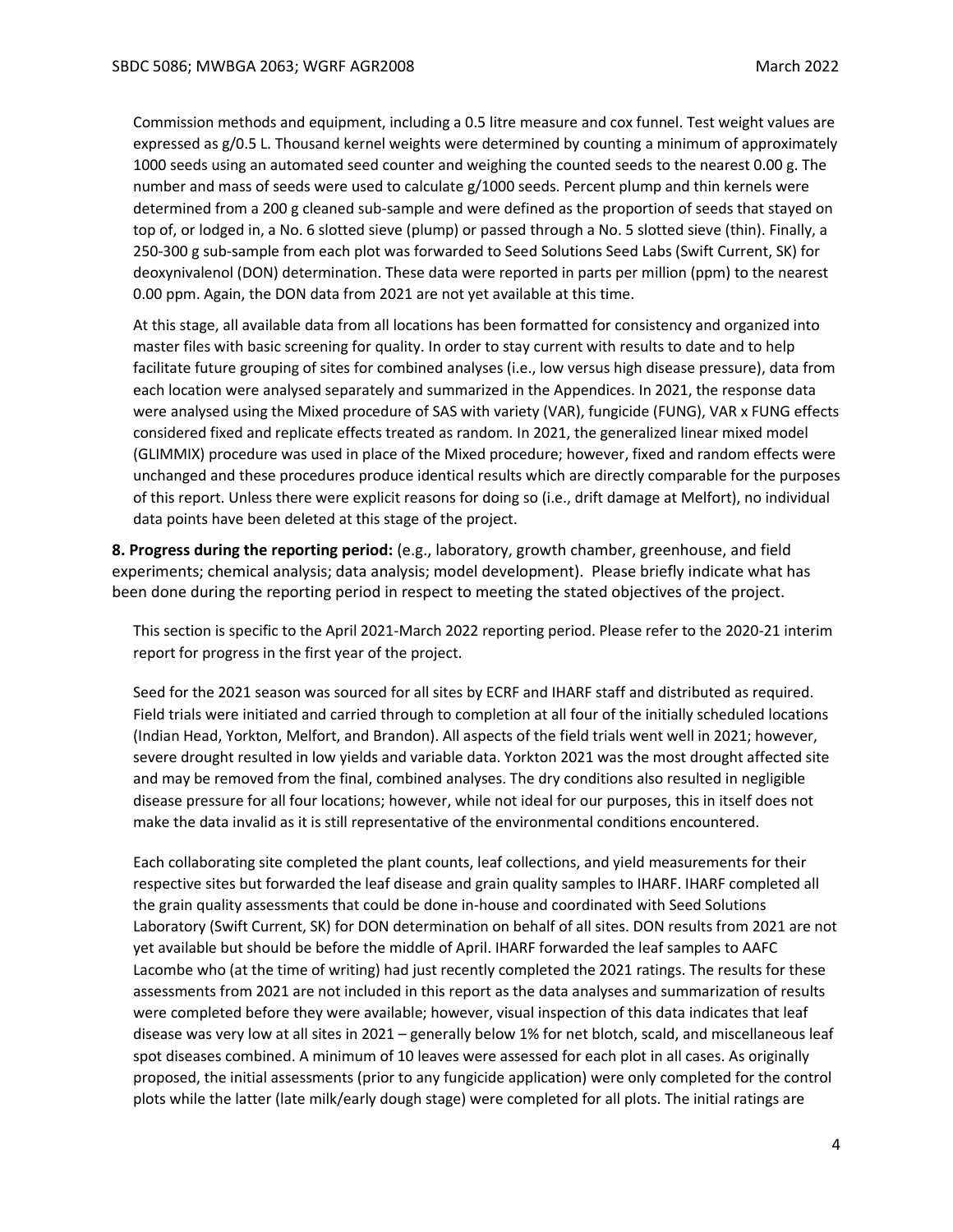intended to provide information on leaf disease pressure at the time of the flag-leaf fungicide applications while the latter were to assess treatment effects on final leaf disease.

All available data from the 2021 season were analysed using basic statistical procedures and summarized in order to help us identify potential issues as they arise and to better understand results from individual sites. This information will help us determine how to most effectively group locations for any future combined analyses in addition to allowing data quality to be scrutinized.

**9. Project Progress to date:** (e.g., laboratory, growth chamber, greenhouse, and field experiments; chemical analysis; data analysis; model development; results if available). Please indicate overall project progress since its initiation.

At this stage, field trials have been conducted at seven location-years with specific details of these trials and the work completed discussed in previous sections. All available data to date, from both years of the project, is provided in the Appendices and will be briefly discussed in the current section. Again, selected agronomic information and dates of operations are provided in Tables 1 and 2 of the Appendices for 2020 and 2021, respectively. Tables 3 and 4 of the Appendices included mean monthly temperatures and cumulative precipitation, respectively, for all of the sites. Results from the overall tests of fixed effects for all response variables except leaf disease ratings at all seven sites are provided in Table 6. Corresponding main effect and individual treatment means for each of these response variables are provided in Tables 7- 19. Overall tests of fixed effects and main effect means for the detailed leaf disease ratings from 2020 are provided in Tables 20, 21, and 22 for Indian Head, Yorkton, and Melfort, respectively. Individual treatment means for the leaf disease ratings are not provided at this time as no significant interactions were detected.

#### Plant Emergence (Table 7)

These measurements were completed prior to the application of any fungicide treatments, therefore, only variety effects were included in the model. While seed rates were adjusted for seed size and percent germination, differences between varieties still occurred at 5/7 locations. In 2020, emergence for AAC Synergy (I) was slightly lower than for the other two varieties at Indian Head but not Yorkton or Melfort. In 2021, all four locations observed lower plant populations for CDC Bow (MS). This was primarily attributed to differences in seed quality and seemingly poorer seed vigour for this variety. At some locations (i.e. Indian Head and Brandon 2021) emergence in general was poorer than expected, possibly due to relatively poor seedbed conditions and, in the case of Indian Head, seed being placed deeper than optimal. It is possible that populations for some of these sites increased as the season progressed; however, plant counts must generally be completed prior to tillering or they become increasingly difficult to complete accurately.

#### Leaf Disease (Tables 20-22)

Only results from 2020 have been statistically analysed and summarized at this time. Results for scald and net blotch were always extremely low, ranging from 0 to <1%. The pathogens isolated were mostly, saprophytic organisms. The AAFC Lacombe pathology lab speculated that much of the observed damage was likely caused by non-biotic factors (i.e., wind and sun damage) and, subsequently, saprophytic organisms such as *Alternaria* spp. moved into the dead tissue. While occasional treatment effects were detected, absolute disease levels were always sufficiently low that they, in themselves, would not justify foliar fungicide applications. At Indian Head 2020, slightly less alternaria (other) and total disease was observed in the MS variety (CDC Bow) but no fungicide effects were detected. At Yorkton 2020, the variety effects differed from Indian Head but were too small to be important; however, there was a slight reduction in alternaria (other) and total disease observed with the fungicide treated plots, particularly with the flag leaf and dual applications. At Melfort 2020, slightly higher leaf disease was observed with CDC Bow; however, no fungicide effects were detected. The variety effects on leaf disease at Melfort 2020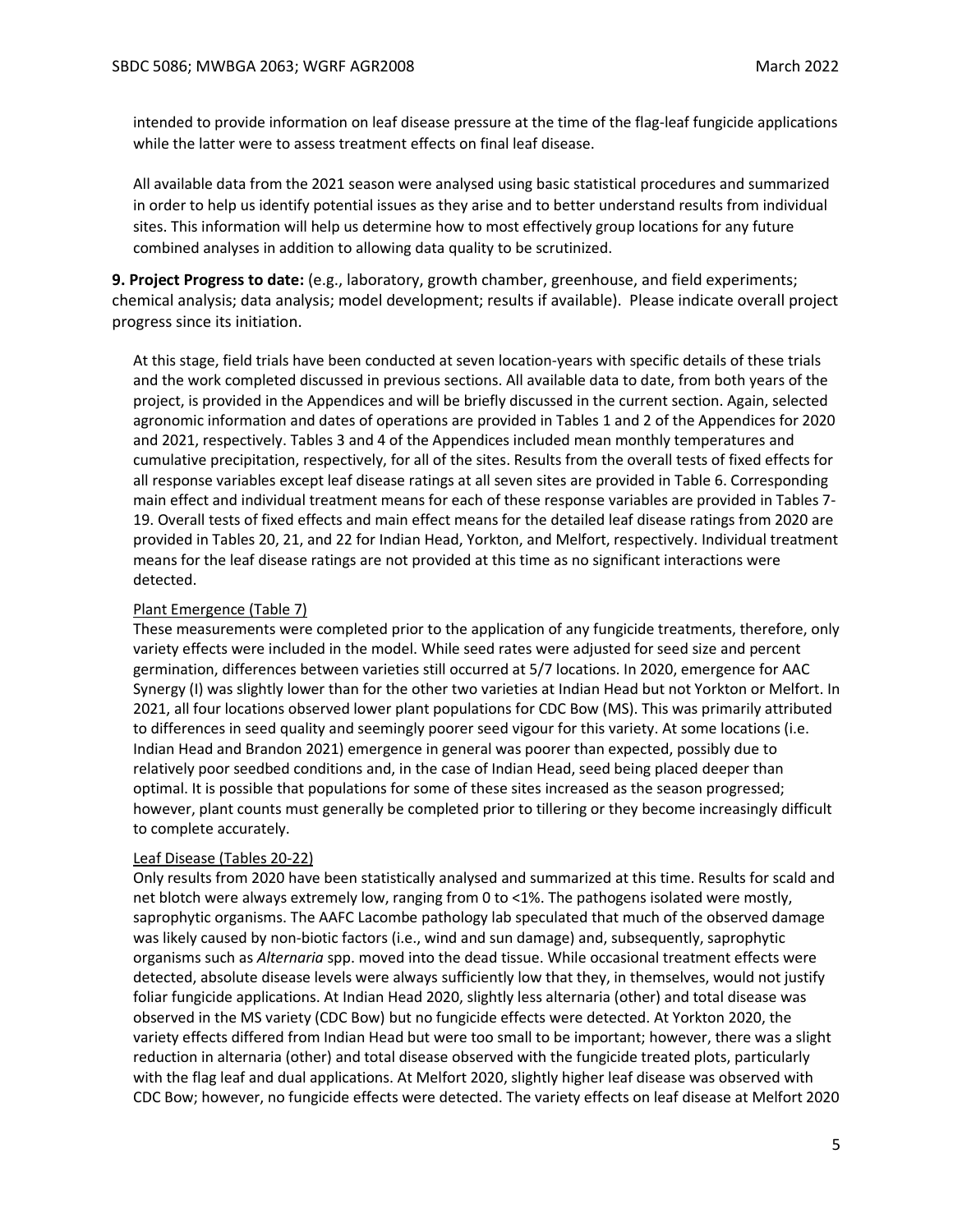were consistent with Yorkton 2020 but not Indian Head 2020. Simlar to the other locations, alternaria was the dominant pathogen at Melfort; however, trace levels of scald were also observed.

Preliminary observations from 2021 suggest that, again, all leaf diseases are at trace levels and unlikely to suggest a need for a foliar fungicide application in themselves.

## Grain Yield (Tables 8 and 9)

Grain yields were affected by variety at 6/7 sites, fungicide at 0/7 sites, and no interactions were detected. Varietal differences in yield were not specifically of interest for this project, but generally showed amongst the highest yields with AAC Synergy (I) and, for 4/7 locations, lower yields with CDC Bow (MS). In 2021 specifically, 3 of 4 locations showed significantly lower yields with CDC Bow (I) and this may have been due, at least in part, to poorer seed quality. The lack of a benefit to fungicide applications was not unexpected given the lack of disease. The lack a VAR x FUNG interaction indicates that this (lack of a) response was consistent for all three varieties, regardless of location. As previously alluded to, yields at Yorkton 2021 were highly variable and it is recommended that data from this location-year be excluded from any final, combined analyses. Inspection of individual plot data for Yorkton 2021 suggests that yield variability did not show any specific patterns associated with treatment or replicate and cannot be improved by simply removing a few outliers.

## Test Weight (Tables 10 and 11)

Test weight was affected by variety at 6/7 sites and fungicide at 1/7 sites but no interactions were detected. Similar to yield, differences between varieties were not, in themselves, of interest unless they could be attributed to differences in disease. In all cases where varietal differences were observed, test weights were amongst the highest with Synergy (I) and lowest with CDC Bow (MR). Test weights with CDC Connect (MR) were usually intermediate. Focussing on fungicide effects on test weight, Indian Head 2021 was the only responsive site. At this location, the range in tests weights was small from a practical perspective (290.0-292.5 g/0.5 L or 48.3-48.8 lb/A bu) but did show significant improvements with the dual fungicide application and, to a lesser extent, the flag-leaf stage application. The lack of interaction indicates that this response did not significantly differ across varieties.

## Thousand Kernel Weight (Tables 12 and 13)

Thousand kernel weight was affected by variety at 4/7 sites while fungicide effects were significant at 1/7 and no interactions were detected. Kernel weight was lowest with CDC Bow at 3/4 sites where the variety effect was significant and with CDC Connect at 1/4; however, the outlier was Yorkton 2021 which was identified as having questionable data quality. Yorkton 2020 was the only site where the F-test for fungicide was significant; however, differences between means were too small to be considered significant according to the Tukey's multiple comparisons test. The trend was for slightly heavier seeds with the treatments that received fungicide at the flag-leaf stage.

## Plump Kernels (Tables 14 and 15)

Percent plump kernels were affected by variety at 2/7 locations but not by fungicide in any cases and no interactions were detected. The responsive sites were Yorkton and Brandon, both in 2021. In the case of Yorkton, CDC Bow (MS) had a higher percentage of plump seeds than the other varieties (98.3% versus 94.9-95.3%). At Brandon, CDC Bow (MS) had the most plump seeds (97%), followed by AAC Synergy (I; 95.1%), and finally, AAC Connect (MR; 93.3%). Again, varietal differences in themselves were not specifically of interest and the lack of fungicide effects or interactions indicates that this variable was not impacted in a meaningful manner for any of the 7 site-years completed to date.

#### Thin Kernels (Tables 16 and 17)

Percent thin kernels were affected by variety at 4/7 sites and fungicide at 1/7; however, no interactions were detected. Of the responsive sites, CDC Connect (MR) had the most thin kernels in 3/4 cases and, for one location, CDC Bow (MS) had the most thin kernels. The outlier was Indian Head 2021 and the higher proportion of thin kernels with CDC Bow at this site-year may have been due to the poorer emergence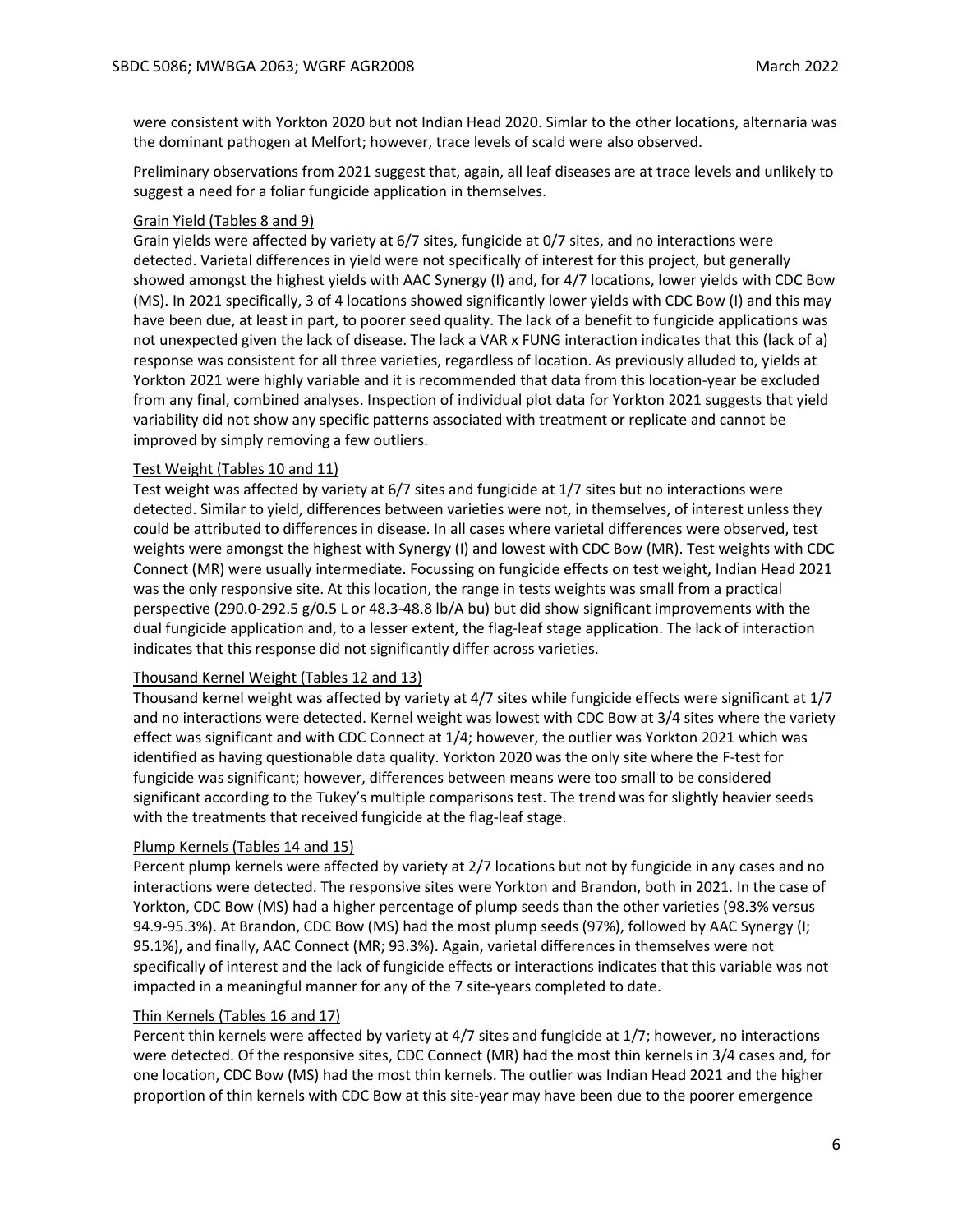and vigour observed for this variety. In all cases, percent thin kernels were below 0.5% and well below the thresholds which might lead to rejection by maltsters. Yorkton 2021 was the sole location where the fungicide effect was significant ( $P = 0.050$ ); however, differences between individual treatment means were too small to be considered significant according to the Tukey's separations and no meaningful trends were observed. Again, this site was identified as being highly variable and will likely be removed from future, combined analyses. The lack of any VAR x FUNG interactions indicates that the general lack of fungicide effects on percent thin kernels was consistent across varieties.

## Deoxynivalenol – DON (Tables 18 and 19)

Deoxynivalenol (DON) accumulation was not affected by either variety nor fungicide treatment on their own for any individual locations, but the VAR x FUNG interaction was significant at Yorkton 2020 and marginally significant at Indian Head 2020 (*P* – 0.082). Under the dry conditions, DON was low for all treatments at all locations, averaging 0.005 ppm at Yorkton, 0.047 ppm at Indian Head, and 0.096 ppm at Melfort. For context, the Brewing and Malting Barley Research Institute (BMBRI) suggests that barley with DON levels over 0.5 ppm will normally be rejected for malt; however, depending on supply, even DON levels of 0.5-1.0 ppm may be considered acceptable. Under the low disease pressure, no consistent trends for treatment effects on DON were identified. The VAR x FUNG interaction at Yorkton was primarily attributed to low variability (with many 0.00 ppm values) and some inconsistencies amongst fungicide treatments for individual varieties; however, there was nothing to suggest that DON levels were higher, or that the fungicide response was more consistent, for any given variety. Overall, we speculate that FHB pressure in 2020 was too low for us to detect either meaningful variety differences or consistent fungicide benefits. This does not mean that the results from 2020 are not useful or important. It simply means that, in the absence of the disease, fungicides are unlikely to provide measurable benefits for yield or quality and genetic resistance to FHB is unlikely to impact DON levels. While we remain hopeful that we will acquire results for a wider range of conditions, including heavier disease pressure, as we move forward with the project, this is not expected to have been the case in 2021 under the wide-spread dry conditions. Again, results for DON in 2021 are not yet available at this time.

**10. Extension and Communication Activities:** (e.g., extension meetings; papers produced; conference presentations made; photos)

Extension and communication activities specific to this project have been limited. We had intended to introduce the project during the 2020 IHARF Crop Management Field Day; however, this event was cancelled due to COVID-19 restrictions. In 2021, however, IHARF did host a scaled back field day and the plots at Indian Head were shown during a discussion of the project objectives, results to date, and other related projects (i.e., FHB modelling in wheat, durum, and barley led by University of Manitoba). We will continue to promote this project in 2022 where opportunities arise and this technical report may be made available online through the IHARF website [\(www.iharf.ca\)](http://www.iharf.ca/).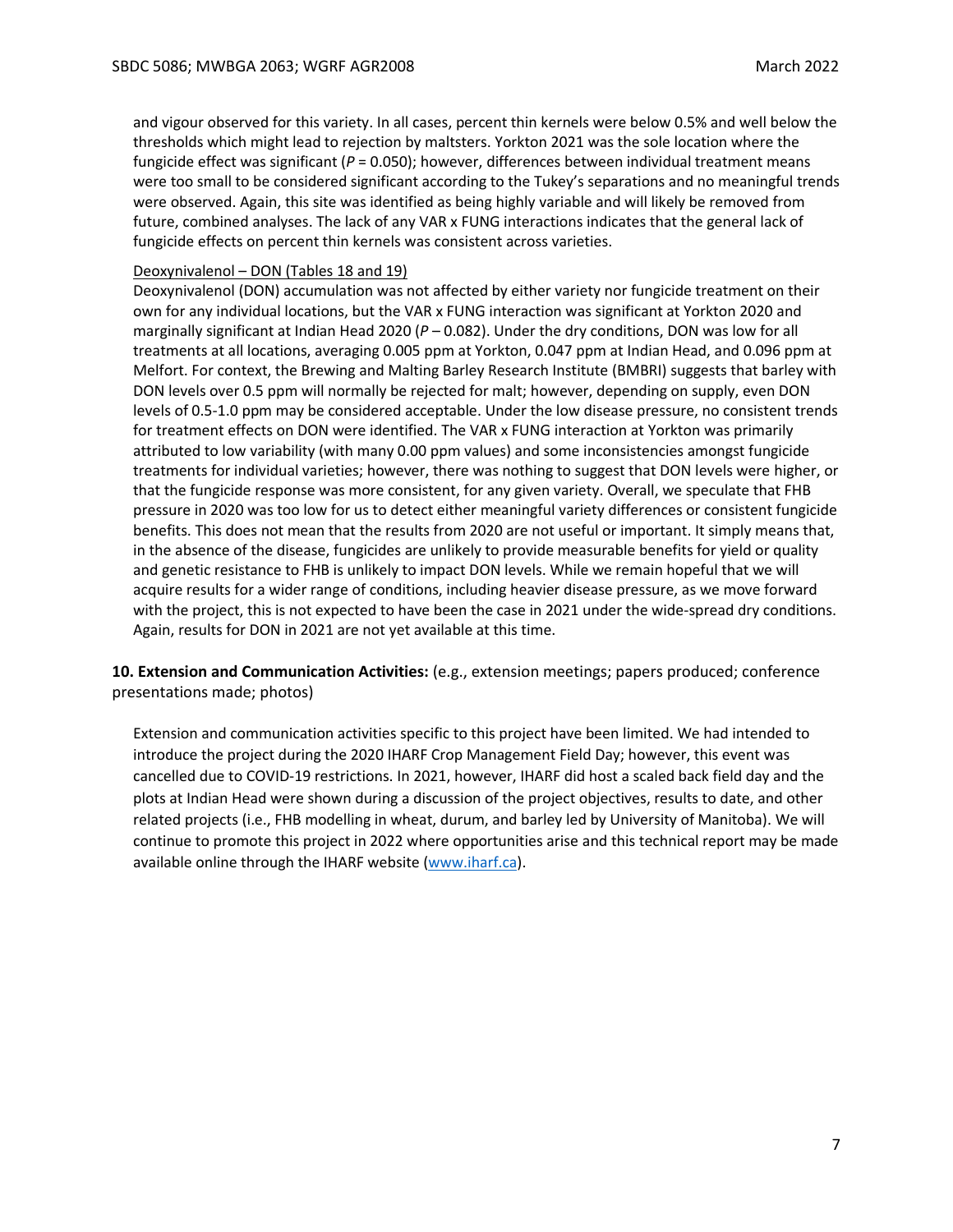## **11. Appendices**

*Schedule 1 – Example Field Protocol Distributed to All Collaborators for the 2020 Season – Does Not Include Randomization / Field Map*

# **#20-2613: FUNGICIDE APPLICATIONS & GENETIC FHB RESISTANCE FOR ENHANCED YIELD & QUALITY OF BARLEY (YR 1)**

**Objective:** To investigate the potential merits of contrasting foliar fungicide strategies in barley production and the potential for foliar fungicide applications combined with genetic FHB resistance to enhance end-use quality of barley.

**Location:** Indian Head (Lead), Melfort, Brandon, Yorkton & Lacombe (starting in 2022)

**Design:** RCBD with 4 replicates

| #            | Variety <sup>2</sup> | Fungicide <sup>Y</sup>                                           |
|--------------|----------------------|------------------------------------------------------------------|
| $\mathbf{1}$ | CDC Bow (MS)         | 1) Untreated (no foliar fungicide)                               |
| 2            | CDC Bow (MS)         | 2) Flag (0.4 l/ac Trivapro A + 0.12 l/ac Trivapro B)             |
| 3            | CDC Bow (MS)         | 3) Head (0.325 l/ac Prosaro XTR)                                 |
| 4            | CDC Bow (MS)         | 4) Dual (Trt 2 and 3 combined – plots receive both applications) |
| 5            | AAC Synergy (I)      | 1) Untreated (no foliar fungicide)                               |
| 6            | AAC Synergy (I)      | 2) Flag (0.4 l/ac Trivapro $A + 0.12$ l/ac Trivapro B)           |
| 7            | AAC Synergy (I)      | 3) Head (0.325 l/ac Prosaro XTR)                                 |
| 8            | AAC Synergy (I)      | 4) Dual (Trt 2 and 3 combined – plots receive both applications) |
| 9            | AAC Connect (MR)     | 1) Untreated (no foliar fungicide)                               |
| 10           | AAC Connect (MR)     | 2) Flag (0.4 l/ac Trivapro $A + 0.12$ l/ac Trivapro B)           |
| 11           | AAC Connect (MR)     | 3) Head (0.325 l/ac Prosaro XTR)                                 |
| 12           | AAC Connect (MR)     | 4) Dual (Trt 2 and 3 combined – plots receive both applications) |

**Treatments:** 4 fungicide treatments x 3 varieties = 12 treatments x 4 reps = 48 plots plus guards

<sup>z</sup> All locations will use the same seed source on a year-to-year basis. Ratings are for FHB (MS – moderately susceptible; I – intermediate; MR – moderately resistant)

<sup>Y</sup> Fungicides should be applied in ∼20 U.S. gal/ac at either the flag-leaf stage (Trt 2, 4, 6, 8, 10, & 12) or between 80% head emergence and 3 days after heading is complete (Trt 3, 4, 7, 8, 11, & 12). If necessary, application dates may vary with variety.

## *Crop Management:*

- **1) Drill/Plot Size:** Conserva-Pak / 14' x 35', flagged at 15' (plot size may vary across locations)
- **2) Cultivar:** As per protocol
- **3) Seed rate / Date:** 300 viable seeds/m<sup>2</sup>, target early to mid-May seeding
- **4) Fertility:** NPKS balanced across treatments and non-limiting (target ~100-35-17-17)
- **5) Crop protection:** Registered pesticides as required to keep weeds and insects non-limiting; fungicides applied as per protocol
- **6) Harvest:** Straight-combine centre rows when mature and dry. Do not harvest outside rows and there should be no wheel-tracks within the harvest area. Pre-harvest glyphosate should be avoided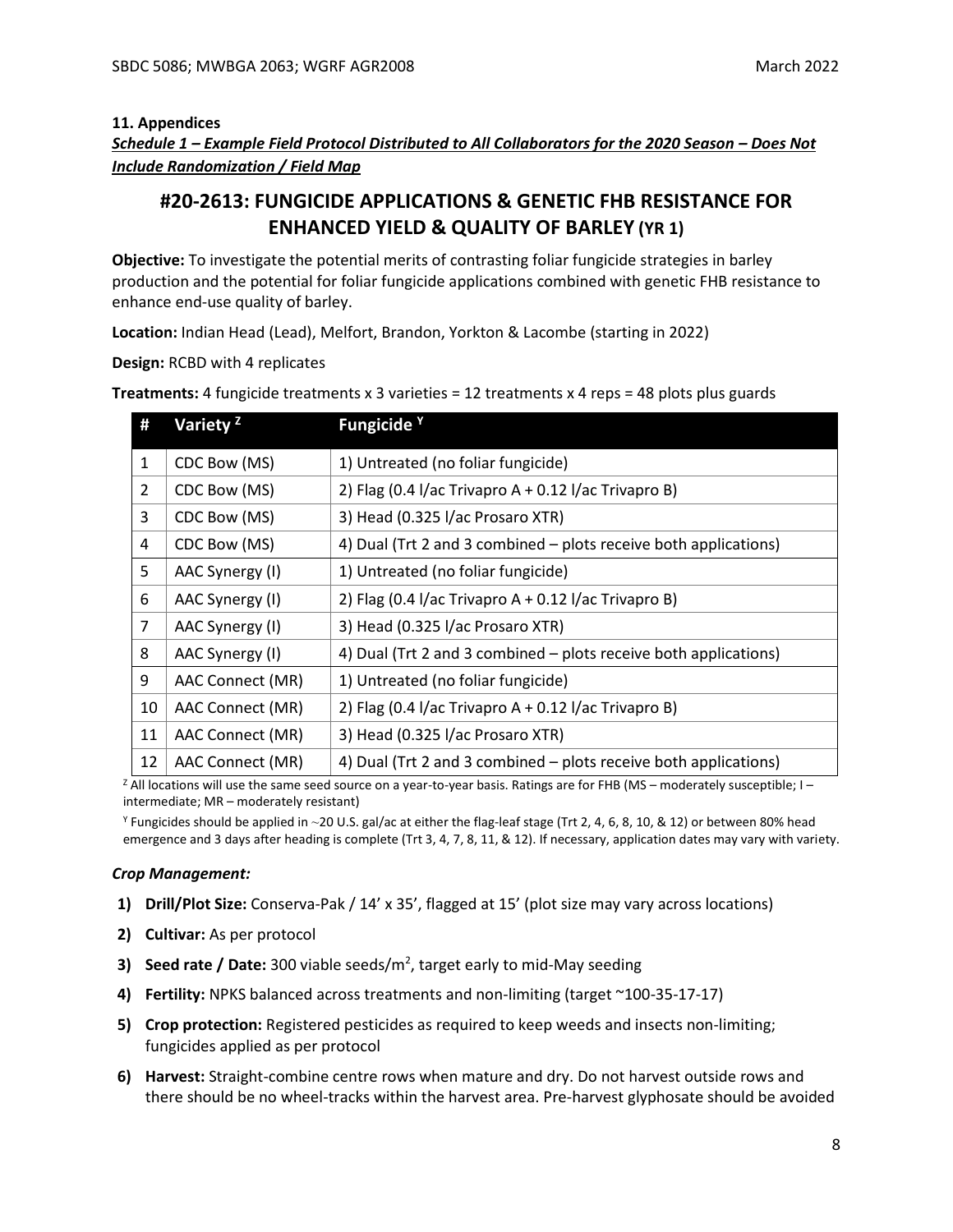if possible. Collaborators may use diquat to assist crop dry-down; however, allowing the crop to mature and dry naturally is the preferred option. Take care during harvest not to cause excessive damage to the barley as this creates challenges for future quality analyses.

## *Data collection:*

- **1) Plant Density**: Count plants in 2 x 1 m sections of crop row after emergence is complete (i.e. approximately 10-14 days after emergence is first noted)
- **2) Leaf disease ratings**: A minimum of 10 individual leaves per plot for should be collected in all cases. Upon collection, the leaves will be placed flat in long envelopes or submarine bags, dried at room temperature, carefully packaged, and forwarded to AAFC-Lacombe (care of Kelly Turkington) to be rated using established protocols during the fall/winter months. Leaves will be rated for scald, net-form net blotch, and other leaf spots and collections will be completed at two separate times.
	- a. **T1) Early Flag Leaf stage:** To assess early season risk and variety differences, initial ratings will be completed at early flag emergence for the untreated plots only (Trt 1, 5, & 9). These ratings will focus on the 3<sup>rd</sup> leaf from the head.
	- **b. T2) Early dough stage:** All plots are to be rated at this time, at least 7 days after the 2nd fungicide applications but prior to senescence. These ratings will focus on the penultimate leaf ( $2<sup>nd</sup>$  leaf from the head).
- **3) Grain Yield**: Corrected for dockage and to 13.5% seed moisture content

*NOTE: All quality measurements to be completed by IHARF. Forward 1 kg cleaned seed per plot (minimum) to: IHARF, #1 Government Rd, Indian Head, SK, S0G 2K0, Attn: Chris Holzapfel.*

- **4) Test Weight:** Standard CGC methodology, recorded in g/0.5 l
- **5) Kernel Weight**: Count and weigh a minimum of 1000 seeds, convert to g/1000 seeds
- **6) Percent Plump & Thin Kernels:** Record (to the nearest 0.1 g) the mass of grain from a 200 g cleaned sub-sample that stays on top of (or lodged in) a No. 6 slotted sieve (plump) or passes through a No. 5 slotted sieve (thin)
- **7) Percent deoxynivalenol (DON)**: Retain a commercially cleaned (i.e. dockage removed) sub-sample & forward to an accredited lab for DON determination (tentatively 250 g – confirm with lab)
	- a. Seed Solutions Laboratory (Swift Current) is the preferred choice, for consistency
	- b. IHARF to retain any leftover grain (approximately 500 g) as a temporary archive, until the project has concluded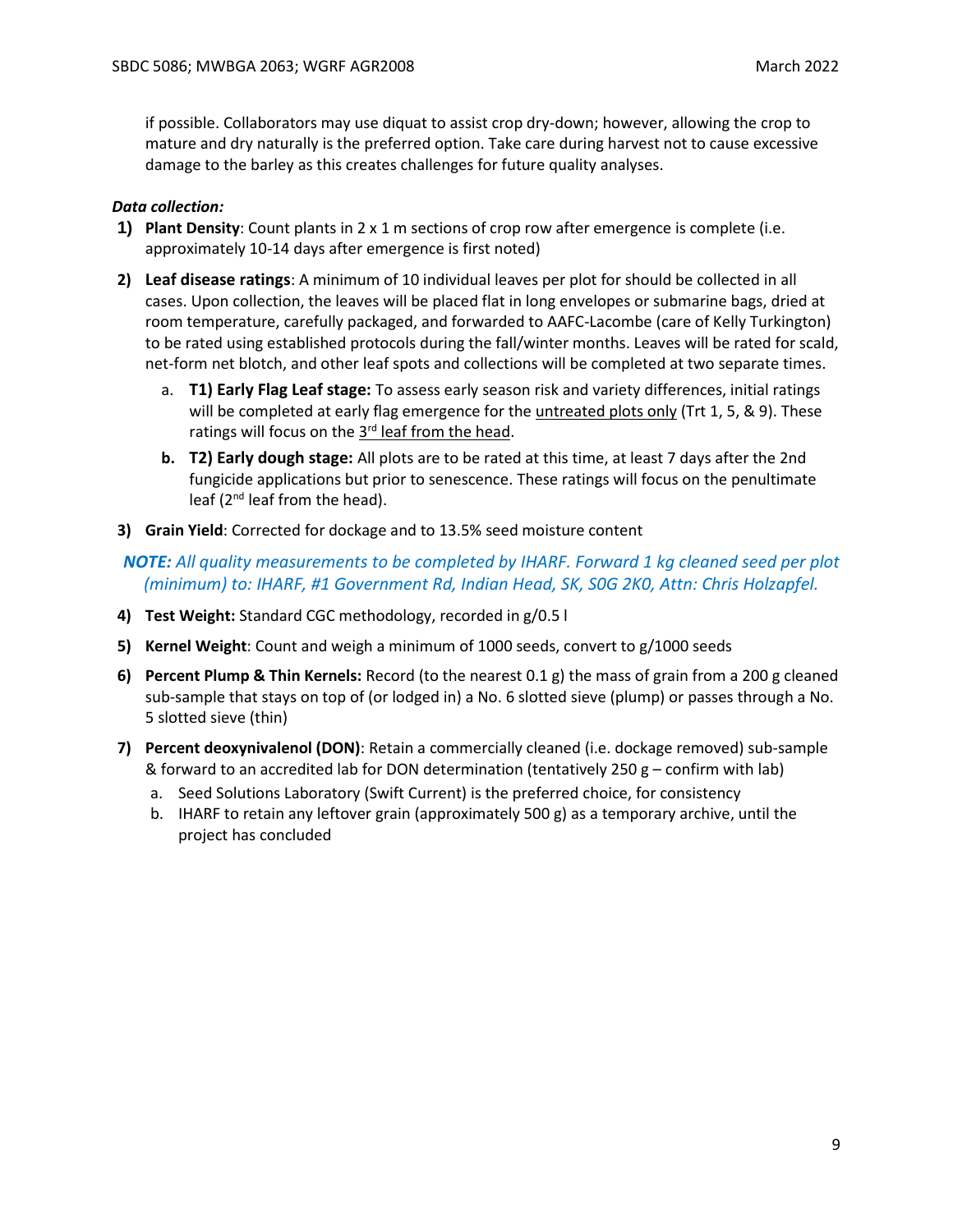# *Schedule 2 – Results Tables for the 2020-21 Field Trials*

**Table 1. Specifications for seed used in 2020 and 2021 field trials. All locations used the same seed source within any given year.**

| <b>Attribute</b>                                | <b>CDC Bow</b><br>(20) | <b>AAC</b><br><b>Synergy</b><br>(20) | <b>AAC</b><br><b>Connect</b><br>(20) | <b>CDC Bow</b><br>(21) | <b>AAC</b><br><b>Synergy</b><br>(21) | <b>AAC</b><br><b>Connect</b><br>(21) |
|-------------------------------------------------|------------------------|--------------------------------------|--------------------------------------|------------------------|--------------------------------------|--------------------------------------|
| Germination                                     | 97%                    | 97%                                  | 97%                                  | 88%                    | 99%                                  | 99%                                  |
| <b>Thousand Kernel</b><br>Weight (g/1000 seeds) | 51 g                   | 52 g                                 | 52 g                                 | 51.5g                  | 47.0 g                               | 55.6 $g$                             |

| Table 2. Selected agronomic information and dates of operations for barley fusarium head blight management |
|------------------------------------------------------------------------------------------------------------|
| demonstrations completed at three locations in 2020.                                                       |

| Factor / Operation                                             | <b>Indian Head</b>                                                                                      | Yorkton                                                                                                        | <b>Melfort</b>                                                                                            |
|----------------------------------------------------------------|---------------------------------------------------------------------------------------------------------|----------------------------------------------------------------------------------------------------------------|-----------------------------------------------------------------------------------------------------------|
| Previous Crop                                                  | Canola                                                                                                  | Canola                                                                                                         | Canola                                                                                                    |
| Pre-Emergent Weed<br>Control                                   | 894 g glyphosate/ha<br>(May-14-2020)                                                                    | None                                                                                                           | 894 g glyphosate/ha + 50 g<br>saflufenacil/ha (May-24-2020)                                               |
| <b>Seed Treatment</b>                                          | None                                                                                                    | None                                                                                                           | 5 g prothioconazole + 2 g<br>metalaxyl/100 kg seed                                                        |
| Seeding Date                                                   | May-14-2020                                                                                             | May-7-2020                                                                                                     | May 22-2020                                                                                               |
| <b>Row Spacing</b>                                             | 30 cm                                                                                                   | 30 cm                                                                                                          | 30 cm                                                                                                     |
| Fertility (kg N-P <sub>2</sub> O <sub>5</sub> -<br>$K2O-S/ha)$ | 115-35-18-18                                                                                            | 97-34-0-0                                                                                                      | 31-36-11-6<br>(high residual N)                                                                           |
| <b>Emergence Counts</b>                                        | Jun-4-2020                                                                                              | May-26-2020<br>(Not all trts counted in Reps 2-4)                                                              | Jun-11-2020                                                                                               |
| In-Crop Herbicides                                             | 5 g halauxifen/ha + 77 g<br>fluroxypyr/ha + 371 g MCPA<br>ester/ha + 62 g pinoxaden/ha<br>(Jun-11-2020) | 107 g fluroxypyr/ha +74<br>clopyralid + 415 g MCPA<br>ester/ha (May 29-2020) 62 g<br>pinoxaden/ha (Jun-8-2020) | 107 g fluroxypyr/ha +74<br>clopyralid + 415 g MCPA<br>ester/ha (Jun-23) 62 g<br>pinoxaden/ha (Jul-3-2020) |
| T1 - Leaf Disease                                              | July 3-2020                                                                                             | Jun-29-2020                                                                                                    | July 13-2020                                                                                              |
| Flag Fungicide                                                 | 23 g azoxystrobin/ha + 38.6 g<br>propiconazole/ha + 30 g<br>benzovindiflupyr<br>(Jul-3-2020)            | 23 g azoxystrobin/ha + 38.6 g<br>propiconazole/ha + 30 g<br>benzovindiflupyr<br>(Jul-1-2020)                   | 23 g azoxystrobin/ha + 38.6 g<br>propiconazole/ha + 30 g<br>benzovindiflupyr<br>(Jul-11-2020)             |
| <b>Head Fungicide</b>                                          | 100 g prothioconazole/ha +<br>100 g tebuconazole/ha<br>(Jul-19-2020)                                    | 100 g prothioconazole/ha +<br>100 g tebuconazole/ha<br>(Jul-13-2020)                                           | 100 g prothioconazole/ha +<br>100 g tebuconazole/ha<br>(Jul-24-2020)                                      |
| T <sub>2</sub> - Leaf Disease                                  | Jul-30-2020                                                                                             | Jul-27-2020                                                                                                    | Aug-5-2020                                                                                                |
| Pre-harvest<br>Herbicide                                       | None                                                                                                    | 894 g glyphosate/ha <sup>z</sup><br>(Aug 5-2020)                                                               | None                                                                                                      |
| <b>Harvest Date</b>                                            | Aug-19-2020                                                                                             | Aug-20-2020                                                                                                    | Sep-28-2020                                                                                               |

**Z** The decision to apply pre-harvest glyphosate at Yorkton-2020 was due to initial drought followed by wet conditions leading to late emerging tillers and variable crop stage. Swathing was not an option, and we did not feel that diquat would have been effective under the circumstances.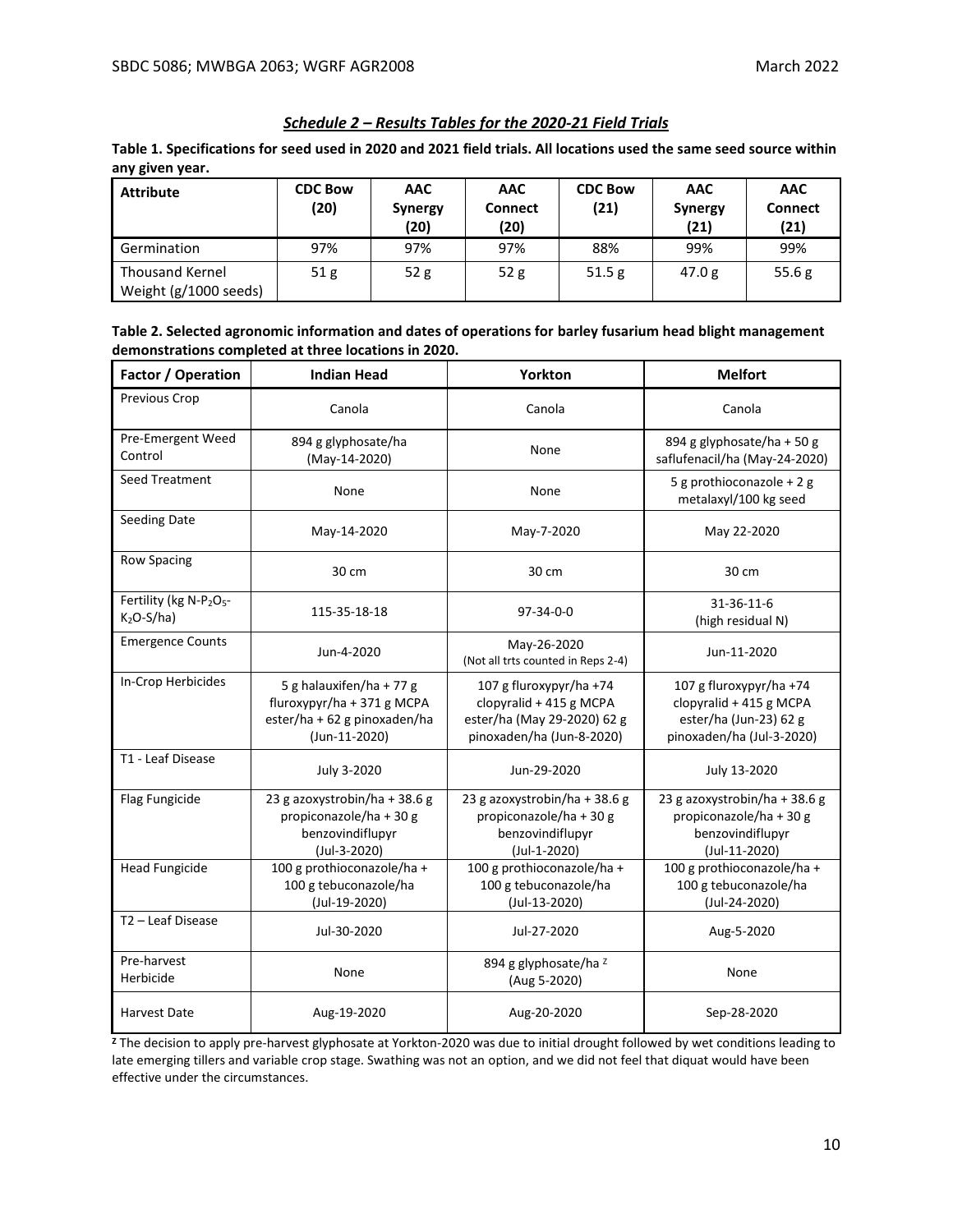| Factor / Operation                                            | <b>Indian Head</b>                                                                                        | Yorkton                                                                                                                 | <b>Melfort</b>                                                                                                          | <b>Brandon</b>                                                                               |
|---------------------------------------------------------------|-----------------------------------------------------------------------------------------------------------|-------------------------------------------------------------------------------------------------------------------------|-------------------------------------------------------------------------------------------------------------------------|----------------------------------------------------------------------------------------------|
| Previous Crop                                                 | Canola                                                                                                    | Canola                                                                                                                  | Canola                                                                                                                  | Canola                                                                                       |
| Pre-Emergent Weed<br>Control                                  | 894 g glyphosate/ha<br>(May-11-2021)                                                                      | None                                                                                                                    | 894 g glyphosate/ha +<br>50 g saflufenacil/ha<br>(May-14-2021)                                                          | None                                                                                         |
| <b>Seed Treatment</b>                                         | None                                                                                                      | None                                                                                                                    | None                                                                                                                    | None                                                                                         |
| <b>Seeding Date</b>                                           | May-8-2021                                                                                                | May-13-2021                                                                                                             | May 10-2021                                                                                                             | May 3-2021                                                                                   |
| <b>Row Spacing</b>                                            | 30 cm                                                                                                     | 30 cm                                                                                                                   | 30 cm                                                                                                                   | 22 cm                                                                                        |
| Fertility (kg N-P <sub>2</sub> O <sub>5</sub> -<br>$K2O-S/ha$ | 115-35-18-18                                                                                              | $67 - 34 - 0 - 0$                                                                                                       | 82-45-11-8                                                                                                              | 110-36-0-0                                                                                   |
| <b>Emergence Counts</b>                                       | Jun-8-2021                                                                                                | Jun-4-2021                                                                                                              | Jun-4-2021                                                                                                              | Jun-3-2021                                                                                   |
| In-Crop Herbicides                                            | 129 g fluroxypyr/ha +<br>90 g clopyralid/ha + 503<br>g MCPA ester + 62 g<br>pinoxaden/ha<br>(Jun-13-2021) | 129 g fluroxypyr/ha +<br>90 g clopyralid/ha + 503<br>g MCPA ester<br>(Jun-7-2021)<br>62 g pinoxaden/ha<br>(Jun-13-2021) | 129 g fluroxypyr/ha +<br>90 g clopyralid/ha + 503<br>g MCPA ester<br>(Jun-8-2021)<br>62 g pinoxaden/ha<br>(Jun-22-2021) | 280 g bromoxynil/ha +<br>280 g MCPA ester/ha +<br>198 g tralkoxydim/ha<br>(Jun-2-2021)       |
| T1 - Leaf Disease                                             | July 2-2021                                                                                               | Jun-24                                                                                                                  | Jun-30-2021                                                                                                             | Jun-17-2021                                                                                  |
| Flag Fungicide                                                | 23 g azoxystrobin/ha +<br>38.6 g propiconazole/ha<br>+30 g benzovindiflupyr<br>(Jul-2-2021l)              | 23 g azoxystrobin/ha +<br>38.6 g propiconazole/ha<br>+30 g benzovindiflupyr<br>(Jun-28-2021)                            | 23 g azoxystrobin/ha +<br>38.6 g propiconazole/ha<br>+30 g benzovindiflupyr<br>(Jul-5-2021)                             | 23 g azoxystrobin/ha +<br>38.6 g propiconazole/ha<br>+30 g benzovindiflupyr<br>(Jun-17-2021) |
| <b>Head Fungicide</b>                                         | 100 g prothioconazole/ha<br>+100 g tebuconazole/ha<br>(Jul-16-2021)                                       | 100 g prothioconazole/ha<br>+100 g tebuconazole/ha<br>(Jul-14-2021)                                                     | 100 g prothioconazole/ha<br>+100 g tebuconazole/ha<br>(Jul-13-2022)                                                     | 100 g prothioconazole/ha<br>+100 g tebuconazole/ha<br>(Jul-5-2022)                           |
| T <sub>2</sub> – Leaf Disease                                 | Jul-26-2021                                                                                               | Jul-21-2021                                                                                                             | Jul-26-2021                                                                                                             | Jul-13-2021                                                                                  |
| Pre-harvest<br>Herbicide                                      | None                                                                                                      | None                                                                                                                    | None                                                                                                                    | None                                                                                         |
| <b>Harvest Date</b>                                           | Aug-28-2021                                                                                               | Aug-27-2021                                                                                                             | Aug-26-2021                                                                                                             | Aug-18-2021                                                                                  |

**Table 3. Selected agronomic information and dates of operations for barley fusarium head blight management demonstrations completed at four locations in 2021.**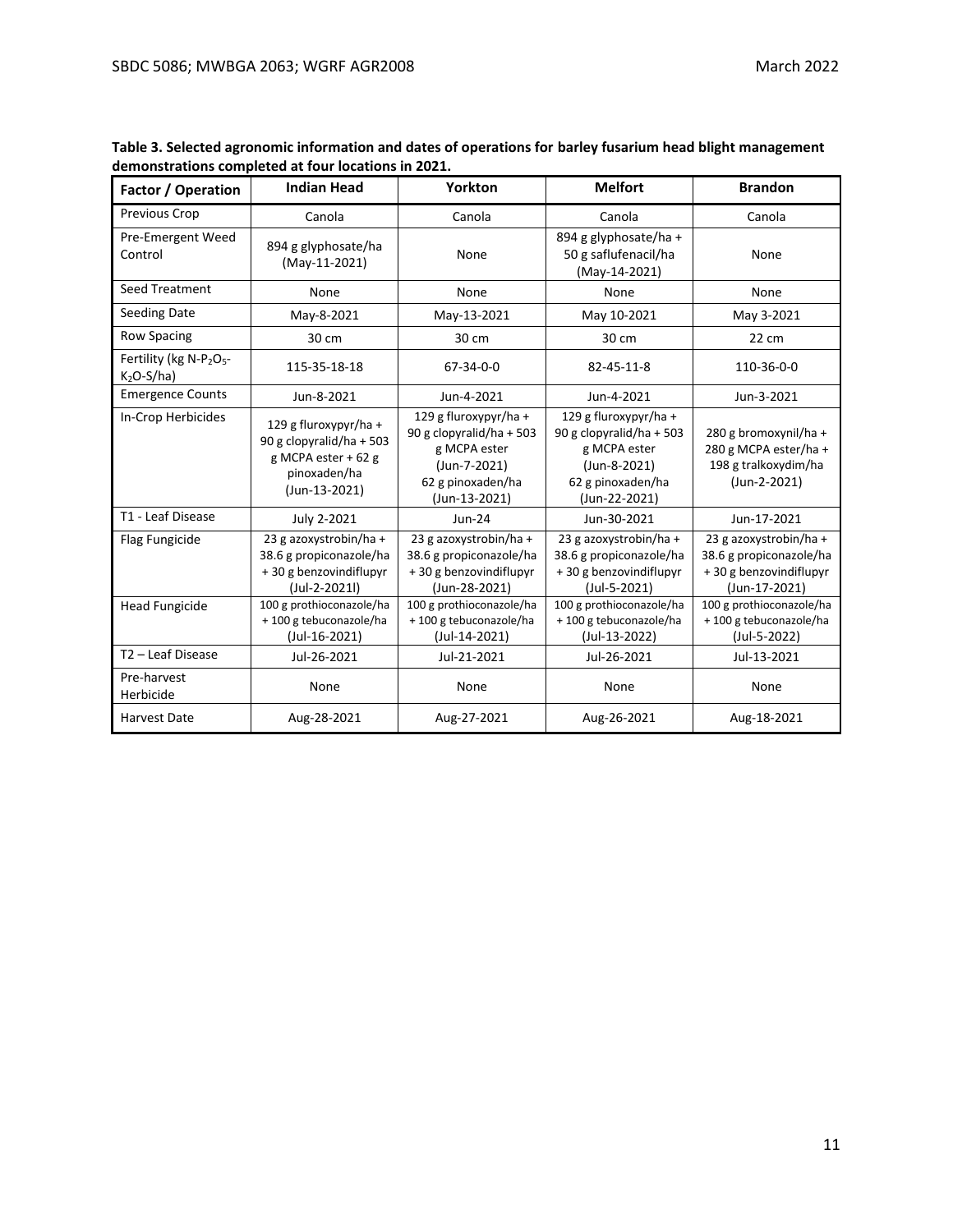| Location       | Year      | <b>April</b> | May  | June                  | July | August | Average     |
|----------------|-----------|--------------|------|-----------------------|------|--------|-------------|
|                |           |              |      | Mean Temperature (°C) |      |        |             |
|                | 2020      | 0.3          | 10.7 | 15.6                  | 18.4 | 17.9   | 12.6 (95%)  |
| Indian<br>Head | 2021      | 3.3          | 9.0  | 17.7                  | 20.3 | 17.1   | 13.5 (102%) |
|                | Long-term | 4.2          | 10.8 | 15.8                  | 18.2 | 17.4   | 13.3        |
|                | 2020      | $-2.9$       | 10.1 | 14.3                  | 18.2 | 17.6   | 11.5 (90%)  |
| Melfort        | 2021      | 3.2          | 9.6  | 18.2                  | 20.1 | 16.9   | 13.6 (107%) |
|                | Long-term | 2.8          | 10.7 | 15.9                  | 17.5 | 16.8   | 15.2        |
|                | 2020      | 0.0          | 10.5 | 16.4                  | 19.9 | 18.3   | 13.0 (102%) |
| Yorkton        | 2021      | 3.5          | 8.9  | 19.1                  | 21   | 17.3   | 14.0 (109%  |
|                | Long-term | 3.2          | 10.4 | 15.5                  | 17.9 | 17.1   | 12.8%       |
| <b>Brandon</b> | 2021      | 3.4          | 9.9  | 18.8                  | 20.5 | 17.5   | 14.0 (100%) |
|                | Long-term | 4.5          | 11.4 | 16.6                  | 19.2 | 18.2   | 14.0        |

**Table 4. Mean monthly temperatures along with long-term (1981-2010) averages for the 2020 and 2021 growing seasons at Indian Head (SK), Melfort (SK), Yorkton (SK), and Brandon (MB, 2021 only).**

**Table 5. Mean monthly precipitation along with long-term (1981-2010) averages for the 2020 and 2021 growing seasons at Indian Head (SK), Melfort (SK), Yorkton (SK), and Brandon (MB, 2021 only).**

| Location       | Year      | <b>April</b> | May  | June  | July                          | August | <b>Total</b> |
|----------------|-----------|--------------|------|-------|-------------------------------|--------|--------------|
|                |           |              |      |       | Cumulative Precipitation (mm) |        |              |
|                | 2020      | 22.0         | 27.3 | 23.5  | 37.7                          | 24.9   | 135 (51%)    |
| Indian<br>Head | 2021      | 25.6         | 81.6 | 62.9  | 51.2                          | 99.4   | 321 (120%)   |
|                | Long-term | 22.6         | 51.7 | 77.4  | 63.8                          | 51.2   | 267          |
|                | 2020      | 11.1         | 26.7 | 103.7 | 52.4                          | 18.5   | 212 (84%)    |
| Melfort        | 2021      | 9.1          | 31.4 | 37.6  | 0.2                           | 69.3   | 148 (58%)    |
|                | Long-term | 26.7         | 42.9 | 54.3  | 76.7                          | 52.4   | 253          |
|                | 2020      | 6.2          | 16.7 | 33.6  | 80.1                          | 49.3   | 186 (63%)    |
| Yorkton        | 2021      | 10.2         | 24.6 | 18.1  | 35.2                          | 69.7   | 158 (54%)    |
|                | Long-term | 21.6         | 51.3 | 80.1  | 78.2                          | 62.2   | 293          |
|                | 2021      | 8.3          | 25.8 | 101.2 | 0.2                           | 156.8  | 292 (99%)    |
| <b>Brandon</b> | Long-term | 24.9         | 56.5 | 79.6  | 68.2                          | 65.5   | 295          |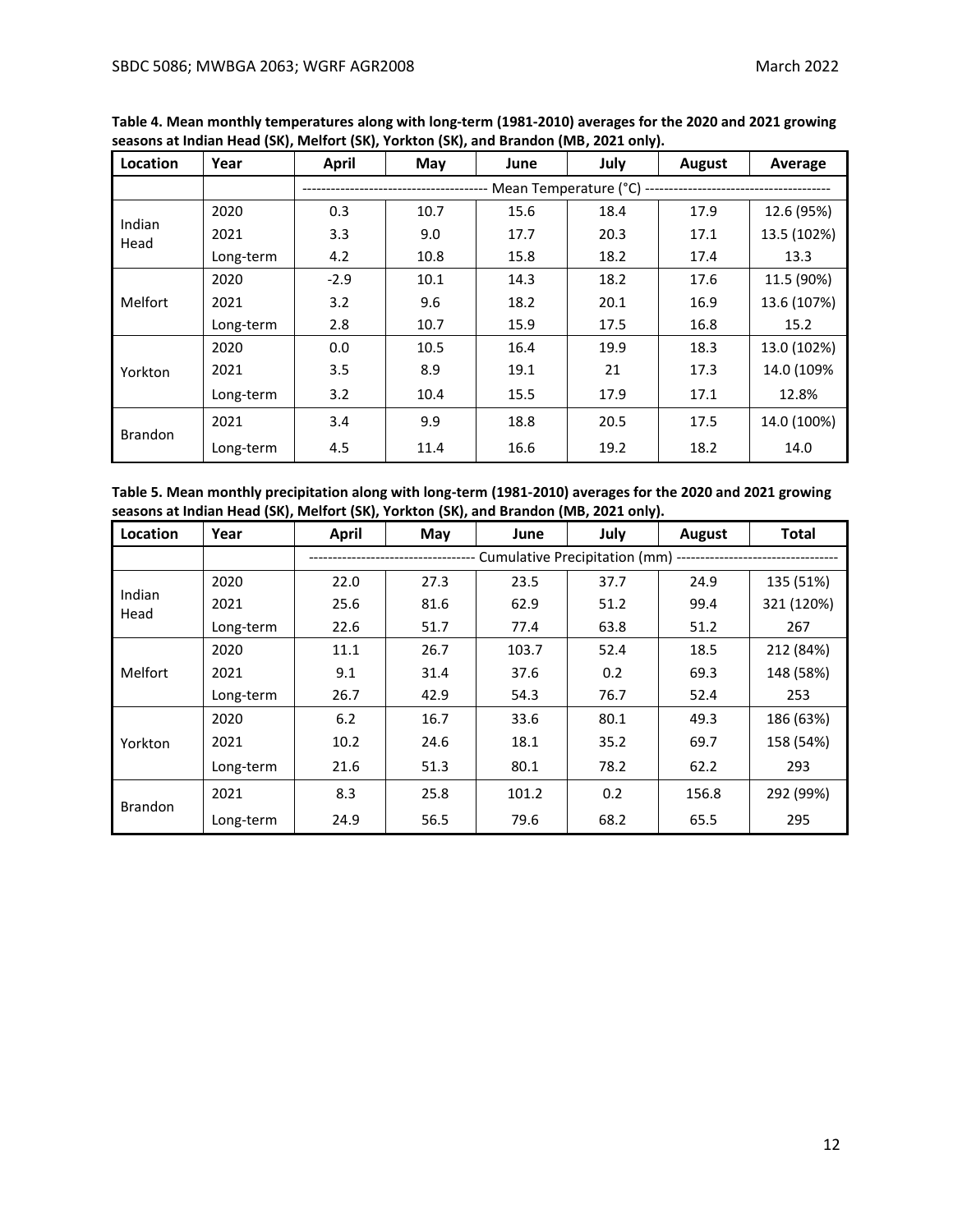| וועס וכא מועדו טו כקעשו ש טוש וועונעת. מועד מורכת אעש אפוווועטודו וטו מוכ נטו כאטוועוופ וכאטואכ אטועטר. ו- אטעכא טכוטא טובער אטרמו ווטמוופ<br><b>Source</b> | <b>IH-20</b> | YK-20 $2$ | MF-20 $Y$                                                            | $IH-21$                                                | <b>YK-21</b>                                                    | <b>ME-21</b> | <b>BR-21</b> |  |
|-------------------------------------------------------------------------------------------------------------------------------------------------------------|--------------|-----------|----------------------------------------------------------------------|--------------------------------------------------------|-----------------------------------------------------------------|--------------|--------------|--|
|                                                                                                                                                             |              |           |                                                                      |                                                        |                                                                 |              |              |  |
| Variety (VAR)                                                                                                                                               | < 0.001      | 0.321     | 0.239                                                                | < 0.001                                                | < 0.001                                                         | 0.003        | 0.003        |  |
|                                                                                                                                                             |              |           |                                                                      |                                                        |                                                                 |              |              |  |
| Variety (VAR)                                                                                                                                               | < 0.001      | 0.010     | 0.213                                                                | < 0.001                                                | 0.036                                                           | 0.001        | < 0.001      |  |
| Fungicide (FUNG)                                                                                                                                            | 0.144        | 0.250     | 0.759                                                                | 0.373                                                  | 0.945                                                           | 0.715        | 0.864        |  |
| VAR x FUNG                                                                                                                                                  | 0.746        | 0.504     | 0.964                                                                | 0.512                                                  | 0.655                                                           | 0.020        | 0.616        |  |
|                                                                                                                                                             |              |           | ---------------------------- Test Weight (p-values) ---------------- |                                                        |                                                                 |              |              |  |
| Variety (VAR)                                                                                                                                               | < 0.001      | 0.005     | 0.002                                                                | < 0.001                                                | < 0.001                                                         | 0.002        | 0.480        |  |
| Fungicide (FUNG)                                                                                                                                            | 0.258        | 0.187     | 0.957                                                                | 0.003                                                  | 0.625                                                           | 0.352        | 0.701        |  |
| VAR x FUNG                                                                                                                                                  | 0.657        | 0.387     | 0.974                                                                | 0.211                                                  | 0.257                                                           | 0.944        | 0.592        |  |
|                                                                                                                                                             |              |           |                                                                      |                                                        | --------- Thousand Kernel Weight (p-values) ------------------- |              |              |  |
| Variety (VAR)                                                                                                                                               | < 0.001      | < 0.001   | 0.005                                                                | 0.782                                                  | 0.040                                                           | 0.115        | 0.065        |  |
| Fungicide (FUNG)                                                                                                                                            | 0.099        | 0.045     | 0.436                                                                | 0.140                                                  | 0.581                                                           | 0.585        | 0.926        |  |
| VAR x FUNG                                                                                                                                                  | 0.258        | 0.483     | 0.841                                                                | 0.896                                                  | 0.596                                                           | 0.757        | 0.423        |  |
|                                                                                                                                                             |              |           |                                                                      |                                                        |                                                                 |              |              |  |
| Variety (VAR)                                                                                                                                               | 0.113        | 0.136     | 0.976                                                                | 0.357                                                  | 0.002                                                           | 0.210        | < 0.001      |  |
| Fungicide (FUNG)                                                                                                                                            | 0.627        | 0.841     | 0.413                                                                | 0.178                                                  | 0.139                                                           | 0.214        | 0.623        |  |
| VAR x FUNG                                                                                                                                                  | 0.488        | 0.725     | 0.805                                                                | 0.851                                                  | 0.482                                                           | 0.762        | 0.375        |  |
|                                                                                                                                                             |              |           |                                                                      | --------------- Thin Kernels (p-values) ------         |                                                                 |              |              |  |
| Variety (VAR)                                                                                                                                               | 0.032        | 0.594     | 0.355                                                                | 0.001                                                  | 0.026                                                           | 0.769        | 0.006        |  |
| Fungicide (FUNG)                                                                                                                                            | 0.337        | 0.733     | 0.689                                                                | 0.972                                                  | 0.050                                                           | 0.311        | 0.535        |  |
| VAR x FUNG                                                                                                                                                  | 0.877        | 0.862     | 0.409                                                                | 0.805                                                  | 0.333                                                           | 0.605        | 0.240        |  |
|                                                                                                                                                             |              |           |                                                                      | ------------ Deoxynivalenol (p-values) --------------- |                                                                 |              |              |  |
| Variety (VAR)                                                                                                                                               | 0.559        | 0.650     | 0.819                                                                |                                                        |                                                                 |              |              |  |
| Fungicide (FUNG)                                                                                                                                            | 0.642        | 0.483     | 0.343                                                                |                                                        |                                                                 |              |              |  |
| VAR x FUNG                                                                                                                                                  | 0.082        | 0.046     | 0.802                                                                |                                                        |                                                                 |              |              |  |

**Table 6. Overall tests of fixed effects for variety (VAR), fungicide (FUNG), and VAR x FUNG for selected barley response variables at seven location-years. Pvalues less than or equal to 0.05 indicate that an effect was significant for the corresponding response variable. P-values below 0.1 are also worth noting.**

 $^7$  Emergence data not collected for all plots at Yorkton-2021; Y Ten (of 48) plots had to be discarded at this location due to damage caused by spray drift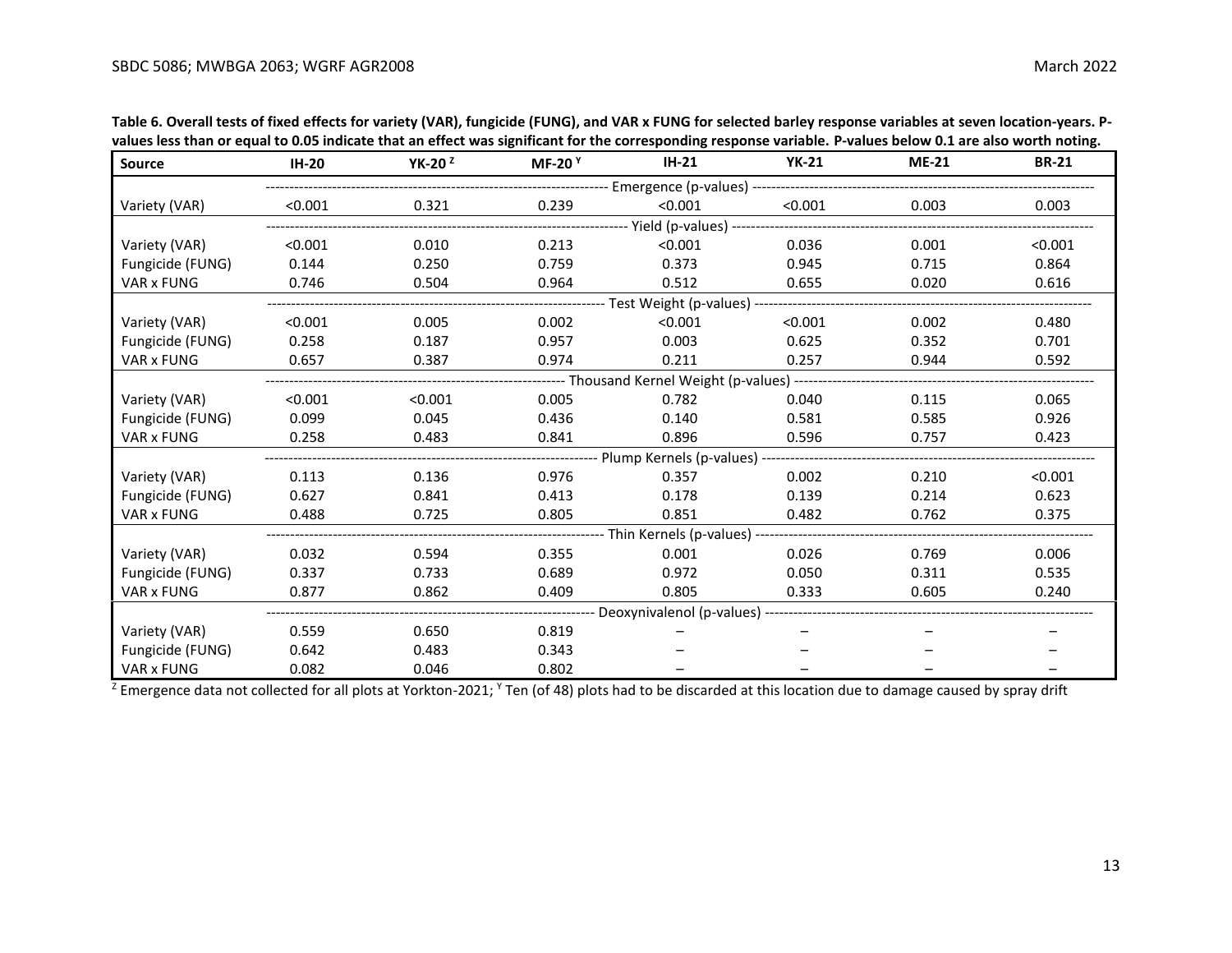**Table 7 Main effect means for barley variety effects on plant density at seven sites in 2020 and 2021. The target seed rate for all varieties was 300 viable seeds/m<sup>2</sup> . Main effect means within a location followed by the same letter do not significantly differ (Tukey's range test, P < 0.05).**

| <b>Main Effect</b> | $IH-20$ | YK-20 $2$ | MF-20 $9$ | $IH-21$ | <b>YK-21</b> | $ME-21$  | <b>BR-21</b> |
|--------------------|---------|-----------|-----------|---------|--------------|----------|--------------|
| Variety            |         |           |           |         |              |          |              |
| Bow (MS)           | 222.3 A | 270.4 A   | 231.4 A   | 134.0 B | 207.2 B      | 199.1 B  | 126.9 B      |
| Synergy (I)        | 194.6 B | 278.2 A   | 213.5 A   | 161.0 A | 238.8 A      | 221.3 AB | 159.0 A      |
| Connect (MR)       | 218.4 A | 281.4 A   | 217.4 A   | 184.1 A | 252.8 A      | 233.8 A  | 148.7 A      |
| S.E.M.             | 6.73    | 8.35      | 10.06     | 7.50    | 4.71         | 7.6      | 6.1          |

<sup>Z</sup> Emergence data not collected for all plots at Yorkton; <sup>Y</sup> Overall average S.E.M. (values for individual treatments varied due to missing plots)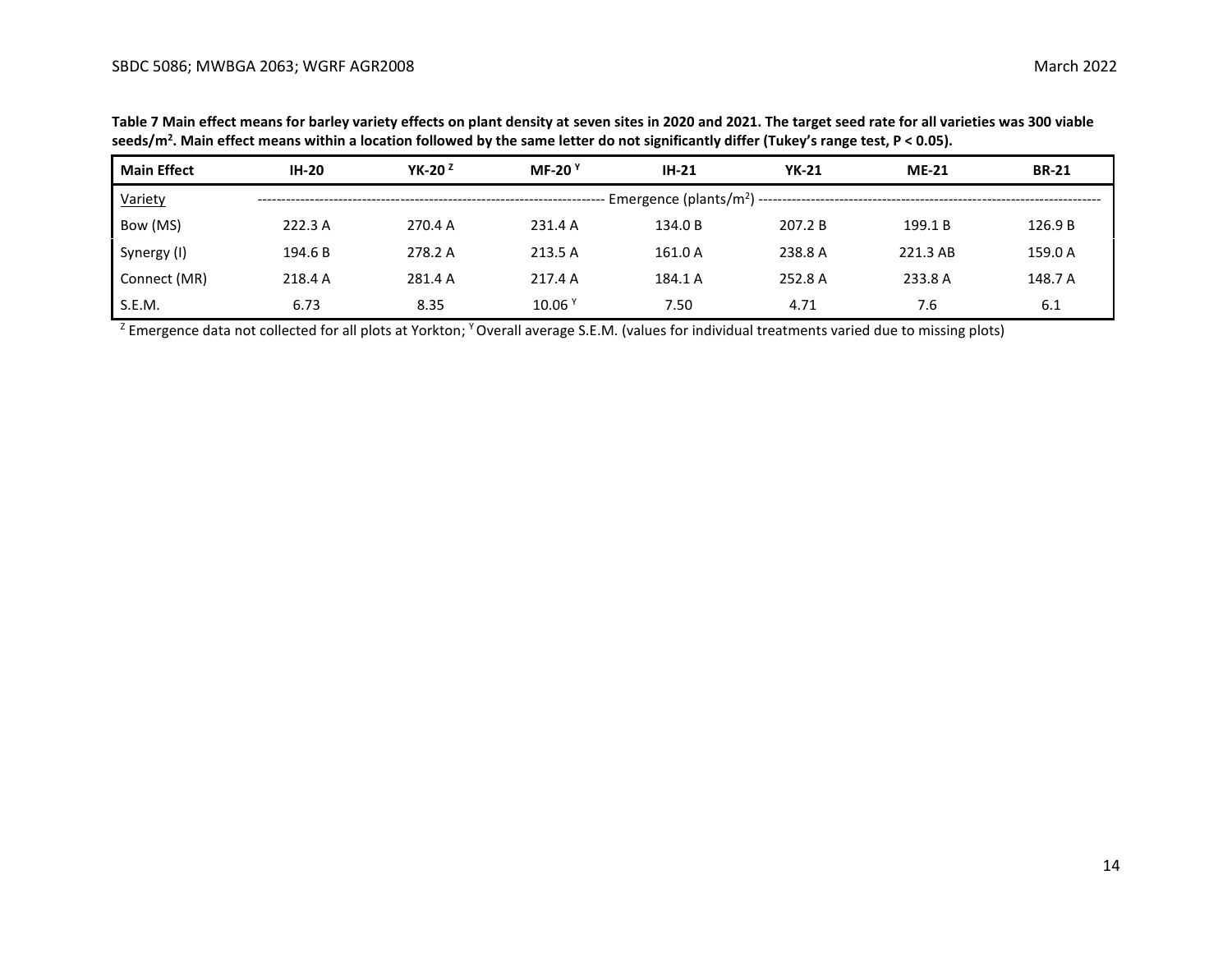| <b>Main Effect</b>       | <b>IH-20</b> | <b>YK-20</b> | MF-20 $Y$    | $IH-21$                                                       | <b>YK-21</b> | <b>ME-21</b> | <b>BR-21</b> |
|--------------------------|--------------|--------------|--------------|---------------------------------------------------------------|--------------|--------------|--------------|
| Variety                  |              |              |              | -------------------- Grain Yield (kg/ha) -------------------- |              |              |              |
| Bow (MS)                 | 4986 B       | 2610 B       | 3394 A       | 3156 B                                                        | 1948 A       | 2000 B       | 3950 B       |
| Synergy (I)              | 5609 A       | 3074 A       | 3691 A       | 3965 A                                                        | 1733 AB      | 2728 A       | 5653 A       |
| Connect (MR)             | 5429 A       | 2624 B       | 3630 A       | 3954 A                                                        | 1207 B       | 2484 A       | 5288 A       |
| S.E.M.                   | 123.9        | 124.7        | 138.0 $^{2}$ | 120.6                                                         | 252.3        | 225.7        | 141.7        |
| Fungicide                |              |              |              |                                                               |              |              |              |
| <b>Untreated Control</b> | 5378 A       | 2744 A       | 3487 A       | 3635 A                                                        | 1636 A       | 2553 A       | 4986 A       |
| Flag                     | 5444 A       | 2998 A       | 3691 A       | 3720 A                                                        | 1575 A       | 2340 A       | 4895 A       |
| Head                     | 5258 A       | 2647 A       | 3604 A       | 3735 A                                                        | 1741 A       | 2382 A       | 4920 A       |
| Dual                     | 5286 A       | 2688 A       | 3505 A       | 3677 A                                                        | 1564 A       | 2340 A       | 5054 A       |
| S.E.M.                   | 127.7        | 140.9        | 155.0 $2$    | 122.6                                                         | 277.1        | 237.7        | 158.8        |

**Table 8. Main effect (variety and fungicide treatment) means for barley grain yield at seven sites in 2020 and 2021. Main effect means within a location followed by the same letter do not significantly differ (Tukey's range test,** *P* **< 0.05).**

 $Z$  Overall average S.E.M. (values for individual treatments varied due to missing plots)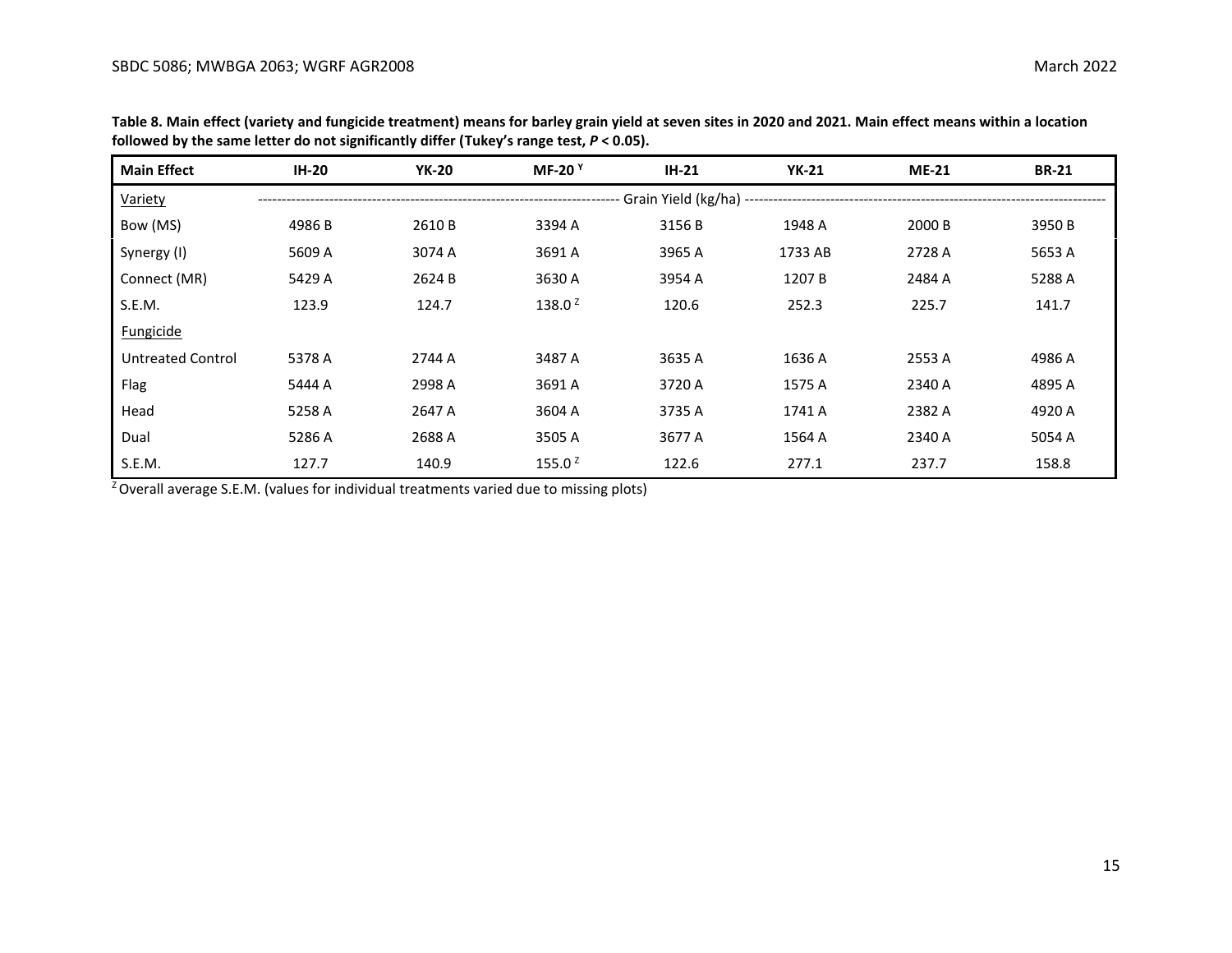| <b>Treatment</b> | <b>IH-20</b> | <b>YK-20</b> | MF-20 $2$ | $IH-21$                                                            | <b>YK-21</b> | <b>ME-21</b> | <b>BR-21</b> |
|------------------|--------------|--------------|-----------|--------------------------------------------------------------------|--------------|--------------|--------------|
| Variety - Fung   |              |              |           | -------------------- Grain Yield (kg/ha) ------------------------- |              |              |              |
| MS - untr        | 4989 bcd     | 2800 ab      | 3203 a    | 3015B                                                              | 1763 a       | 2252 ab      | 3960 CD      |
| $MS - flag$      | 5188 a-d     | 2692 ab      | 3569 a    | 3194 B                                                             | 1668 a       | 2112 ab      | 3749 D       |
| $MS - head$      | 4830 d       | 2459 b       | 3438 a    | 3251B                                                              | 2066 a       | 1463 b       | 4235 BCD     |
| $MS - dual$      | 4938 cd      | 2489 b       | 3365 a    | 3165B                                                              | 2294 a       | 2172.1 ab    | 3855 CD      |
|                  |              |              |           |                                                                    |              |              |              |
| I - untr         | 5682 a       | 2900 ab      | 3772 a    | 3984 A                                                             | 1644 a       | 3183 a       | 5767 A       |
| $I - flag$       | 5662 a       | 3629 a       | 3625 a    | 3979 A                                                             | 1987 a       | 2484 ab      | 5575 A       |
| I-head           | 5611 a       | 2849 ab      | 3749 a    | 4025 A                                                             | 1665 a       | 3123 a       | 5490 A       |
| I – dual         | 5481 ab      | 2920 ab      | 3618 a    | 3871 A                                                             | 1635 a       | 2121 ab      | 5780 A       |
|                  |              |              |           |                                                                    |              |              |              |
| MR - untr        | 5464 abc     | 2533 ab      | 3484 a    | 3906 A                                                             | 1501 a       | 2225 ab      | 5231 A       |
| $MR - flag$      | 5483 ab      | 2674 ab      | 3879 a    | 3987 A                                                             | 1070 a       | 2425 ab      | 5362 A       |
| $MR - head$      | 5333 a-d     | 2633 ab      | 3624 a    | 3930 A                                                             | 1493 a       | 2559 ab      | 5035 ABC     |
| $MR - dual$      | 5439 abc     | 2656 ab      | 3532 a    | 3994 A                                                             | 763 a        | 2727 ab      | 5525 A       |
|                  |              |              |           |                                                                    |              |              |              |
| S.E.M.           | 154.7        | 233.2        | 250.4     | 137.2                                                              | 426.5        | 318.0        | 257.5        |

**Table 9. Individual treatment means (variety by fungicide treatment) for barley grain yield at seven sites in 2020 and 2021. Means within a location followed by the same letter do not significantly differ (Tukey's range test,** *P* **< 0.05).**

 $Z$  Overall average S.E.M. (values for individual treatments varied due to missing plots)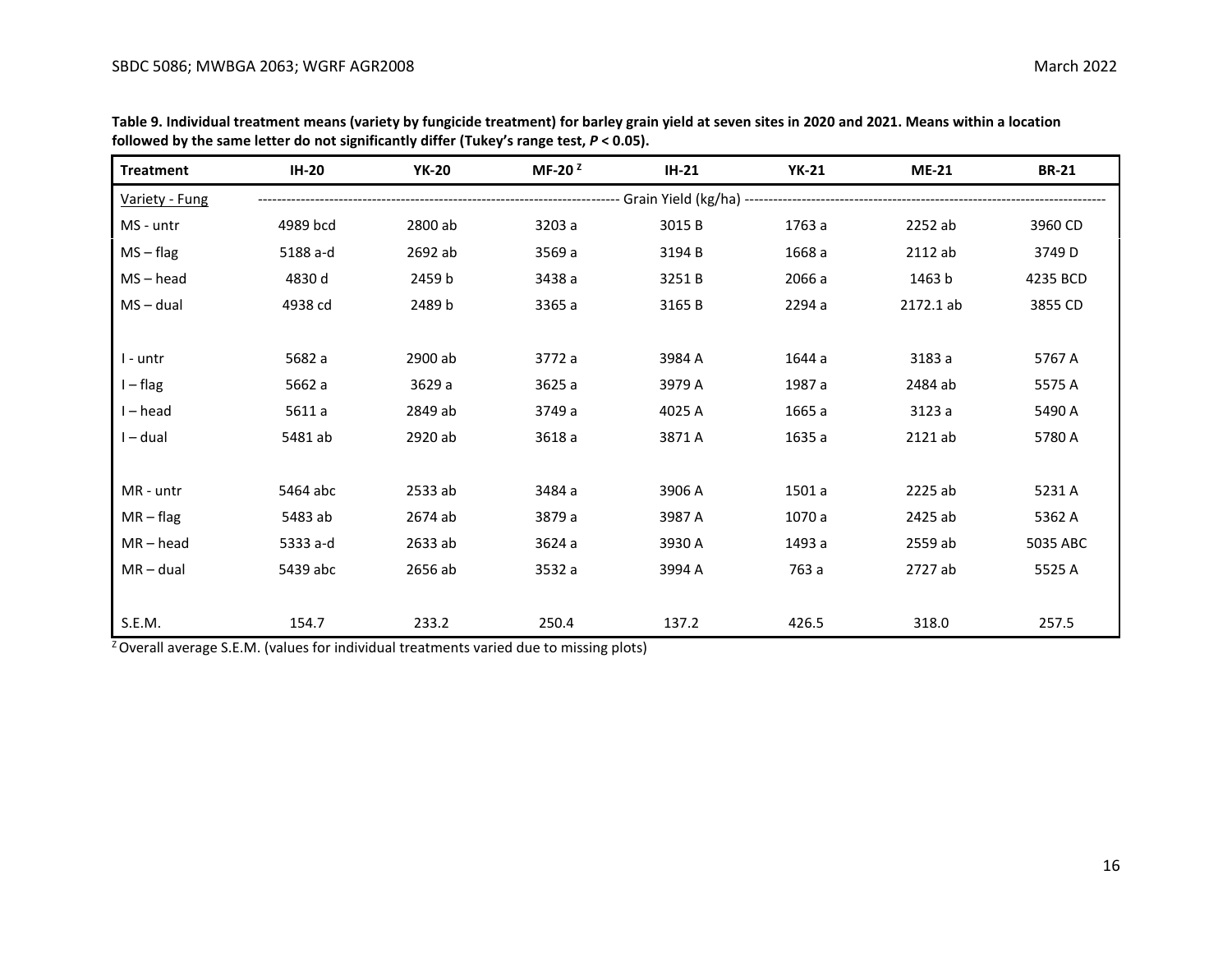| <b>Main Effect</b> | <b>IH-20</b> | <b>YK-20</b> | MF-20 $2$         | $IH-21$  | <b>YK-21</b> | $ME-21$  | <b>BR-21</b> |  |  |
|--------------------|--------------|--------------|-------------------|----------|--------------|----------|--------------|--|--|
| Variety            |              |              |                   |          |              |          |              |  |  |
| Bow (MS)           | 324.6 B      | 326.7 B      | 334.2 B           | 287.9 B  | 271.5 B      | 310.8 B  | 302.1 A      |  |  |
| Synergy (I)        | 328.5 A      | 329.1 A      | 336.2 A           | 296.6 A  | 280.0 A      | 315.7 A  | 303.8 A      |  |  |
| Connect (MR)       | 326.8 A      | 327.9 AB     | 333.4 B           | 289.1B   | 273.3 B      | 312.9 AB | 302.7 A      |  |  |
| S.E.M.             | 0.50         | 0.50         | 0.62 <sup>2</sup> | 0.61     | 0.91         | 0.74     | 0.91         |  |  |
| Fungicide          |              |              |                   |          |              |          |              |  |  |
| Untreated Control  | 325.8 A      | 326.9 A      | 334.3 A           | 290.0 B  | 275.8 A      | 312.2 A  | 302.0 A      |  |  |
| Flag               | 326.7 A      | 328.3 A      | 334.8 A           | 291.5 AB | 274.0 A      | 314.6 A  | 302.2 A      |  |  |
| Head               | 326.7 A      | 327.9 A      | 334.7 A           | 290.8 B  | 274.9 A      | 312.4 A  | 303.7 A      |  |  |
| Dual               | 327.5 A      | 328.6 A      | 334.6 A           | 292.5 A  | 275.0 A      | 313.3 A  | 303.3 A      |  |  |
| S.E.M.             | 0.58         | 0.58         | 0.68 <sup>2</sup> | 0.65     | 1.01         | 0.90     | 1.09         |  |  |

**Table 10. Main effect (variety and fungicide treatment) means for barley test weight at seven sites in 2020 and 2021. Main effect means within a location followed by the same letter do not significantly differ (Tukey's range test,** *P* **< 0.05).**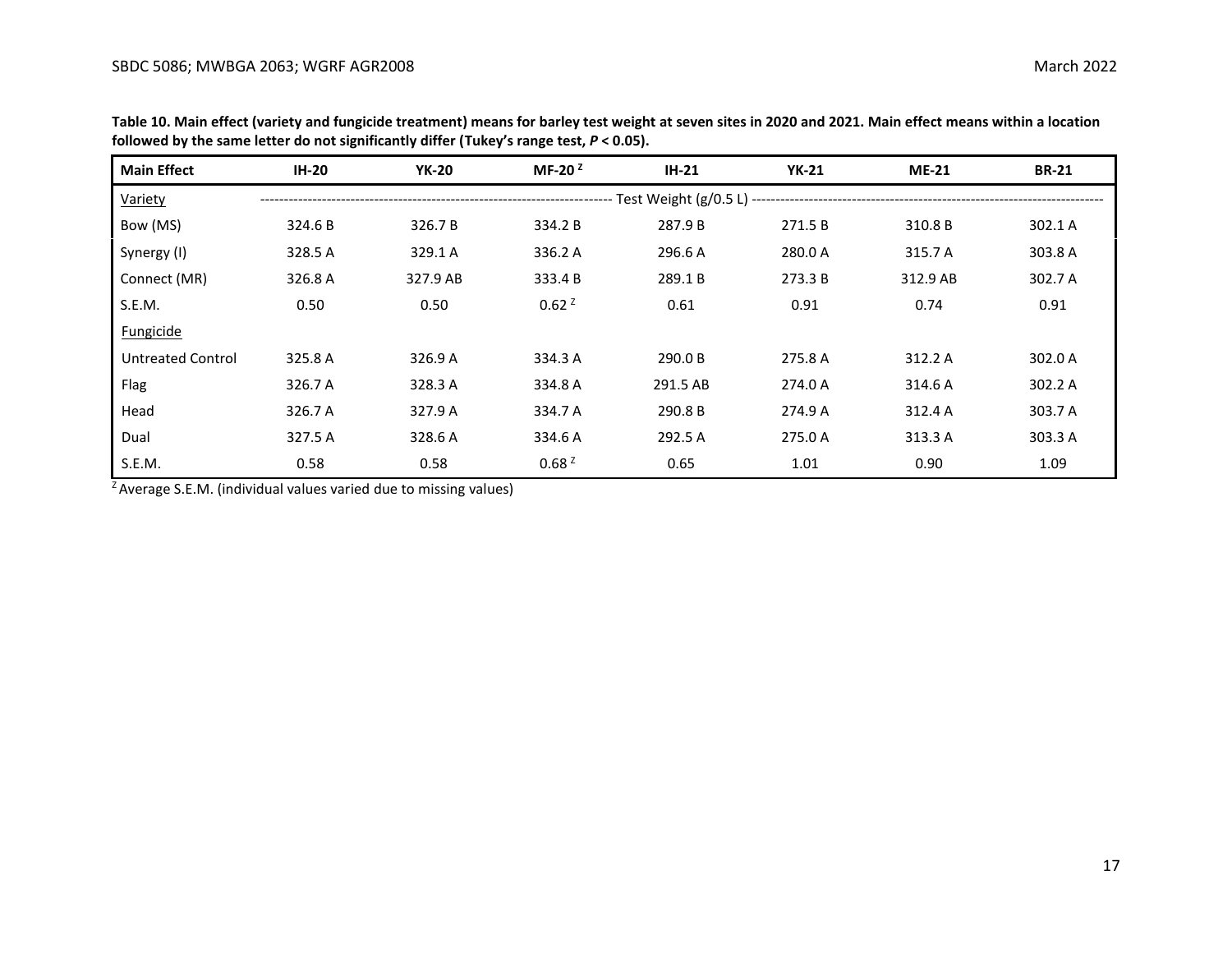| <b>Treatment</b> | <b>IH-20</b> | <b>YK-20</b> | MF-20 $2$ | $IH-21$  | <b>YK-21</b> | <b>ME-21</b> | <b>BR-21</b> |
|------------------|--------------|--------------|-----------|----------|--------------|--------------|--------------|
| Variety - Fung   |              |              |           |          |              |              |              |
| MS - untr        | 323.5 b      | 326.9a       | 334.3 a   | 287.7 c  | 273.1 bcd    | 310.8 a      | 301.6 a      |
| $MS - flag$      | 325.7 ab     | 325.8 a      | 334.6 a   | 287.8 c  | 271.7 cd     | 311.7a       | 298.9 a      |
| $MS - head$      | 324.4 b      | 326.1a       | 334.2 a   | 287.8c   | 269.7 d      | 310.1a       | 304.7 a      |
| $MS - dual$      | 324.9 ab     | 327.7 a      | 333.8 a   | 288.3 c  | 271.6 d      | 310.5a       | 303.0 a      |
|                  |              |              |           |          |              |              |              |
| I - untr         | 328.3 ab     | 327.4 a      | 335.6 a   | 294.4 b  | 279.3 abc    | 314.5 a      | 303.8 a      |
| $I - flag$       | 328.4 ab     | 330.7 a      | 336.7 a   | 297.3 ab | 281.3 a      | 317.7 a      | 303.8a       |
| $I - head$       | 328.1 ab     | 328.8 a      | 336.4 a   | 295.6 ab | 280.1 ab     | 315.6 a      | 302.9 a      |
| I-dual           | 329.4 a      | 329.7 a      | 336.0 a   | 299.1 a  | 279.6 ab     | 315.1a       | 304.7 a      |
|                  |              |              |           |          |              |              |              |
| MR - untr        | 325.5 ab     | 326.3a       | 333.0 a   | 287.8 c  | 275.2 abcd   | 311.3a       | 300.7 a      |
| $MR - flag$      | 326.0 ab     | 328.5 a      | 333.0 a   | 289.6 с  | 269.2 d      | 314.4 a      | 304.0 a      |
| $MR - head$      | 327.8 ab     | 328.6 a      | 333.5 a   | 289.0 c  | 274.9 abcd   | 311.6a       | 303.6 a      |
| $MR - dual$      | 328.1 ab     | 328.3 a      | 333.9 a   | 290.1 c  | 274.0 abcd   | 314.4 a      | 302.3a       |
|                  |              |              |           |          |              |              |              |
| S.E.M.           | 1.01         | 0.99         | $1.03^2$  | 0.91     | 1.61         | 1.73         | 2.00         |

**Table 11. Individual treatment means (variety by fungicide treatment) for barley test weight at seven sites in 2020 and 2021. Means within a location followed by the same letter do not significantly differ (Tukey's range test,** *P* **< 0.05).**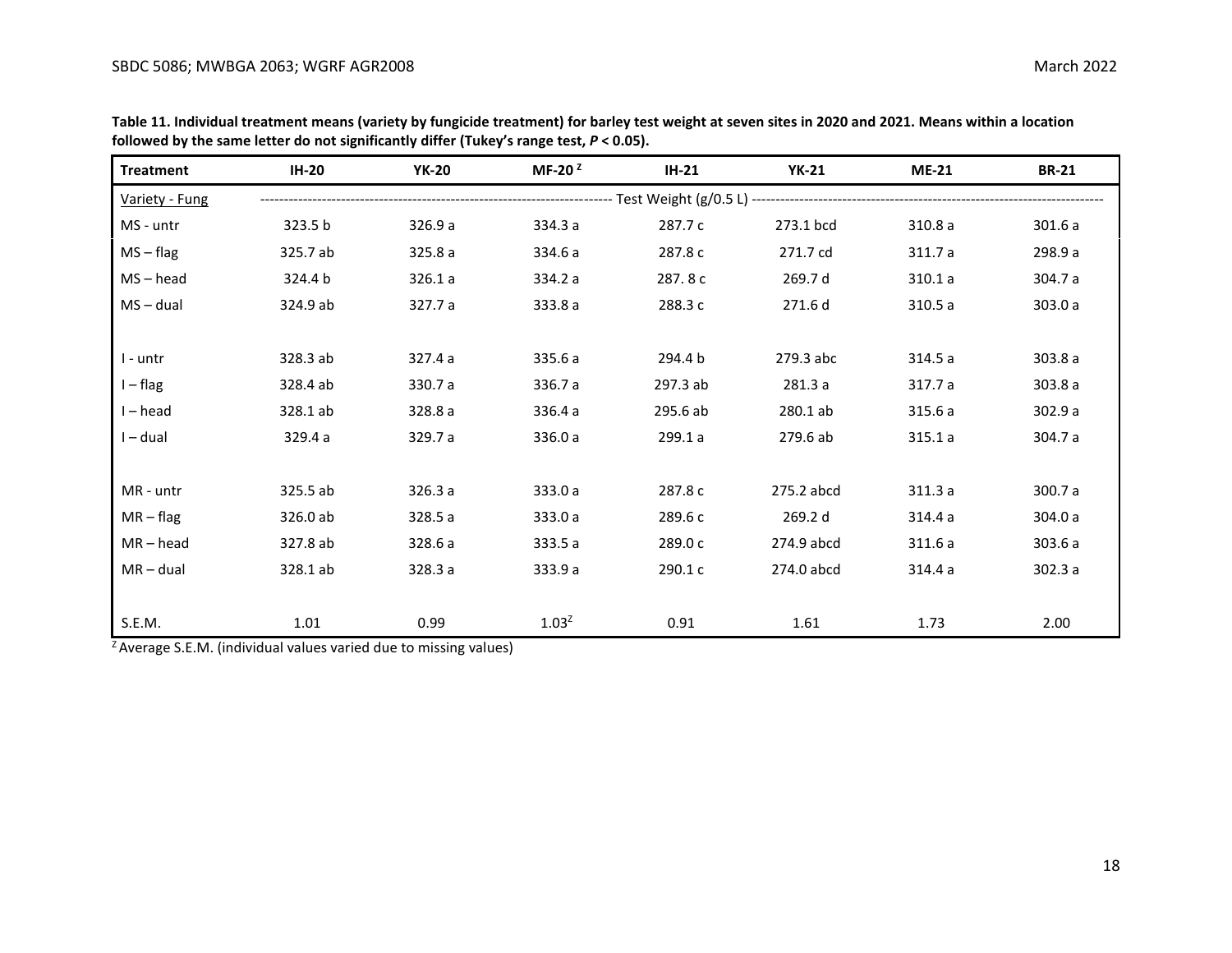| <b>Main Effect</b>       | $IH-20$ | <b>YK-20</b> | MF-20 $2$                                                                              | $IH-21$ | <b>YK-21</b> | $ME-21$ | <b>BR-21</b> |
|--------------------------|---------|--------------|----------------------------------------------------------------------------------------|---------|--------------|---------|--------------|
| Variety                  |         |              | --------------------- Kernel Weight (g/1000 seeds) ----------------------------------- |         |              |         |              |
| Bow (MS)                 | 47.8 B  | 48.7 B       | 44.8 B                                                                                 | 45.1 A  | 42.1 A       | 45.5 A  | 47.0 A       |
| Synergy (I)              | 49.1 A  | 49.7 A       | 46.3 A                                                                                 | 45.0 A  | 40.6 AB      | 45.2 A  | 45.6 A       |
| Connect (MR)             | 49.3 A  | 49.9 A       | 46.1 A                                                                                 | 45.1 A  | 39.2 B       | 46.2 A  | 46.7 A       |
| S.E.M.                   | 0.16    | 0.19         | 0.41 <sup>2</sup>                                                                      | 0.16    | 1.19         | 0.34    | 0.35         |
| Fungicide                |         |              |                                                                                        |         |              |         |              |
| <b>Untreated Control</b> | 48.4 A  | 49.0 A       | 45.9 A                                                                                 | 44.8 A  | 40.9 A       | 45.3 A  | 46.3 A       |
| Flag                     | 49.1 A  | 49.8 A       | 45.7 A                                                                                 | 45.1 A  | 40.6 A       | 45.9 A  | 46.3 A       |
| Head                     | 48.7 A  | 49.2 A       | 46.0 A                                                                                 | 44.9 A  | 41.4 A       | 45.6 A  | 46.4 A       |
| Dual                     | 48.8 A  | 49.7 A       | 45.9 A                                                                                 | 45.4 A  | 39.7 A       | 45.9 A  | 46.7 A       |
| S.E.M.                   | 0.18    | 0.22         | 0.45 <sup>2</sup>                                                                      | 0.18    | 1.28         | 0.40    | 0.42         |

**Table 12. Main effect (variety and fungicide treatment) means for barley kernel weight at seven sites in 2020 and 2021. Main effect means within a location followed by the same letter do not significantly differ (Tukey's range test,** *P* **< 0.05).**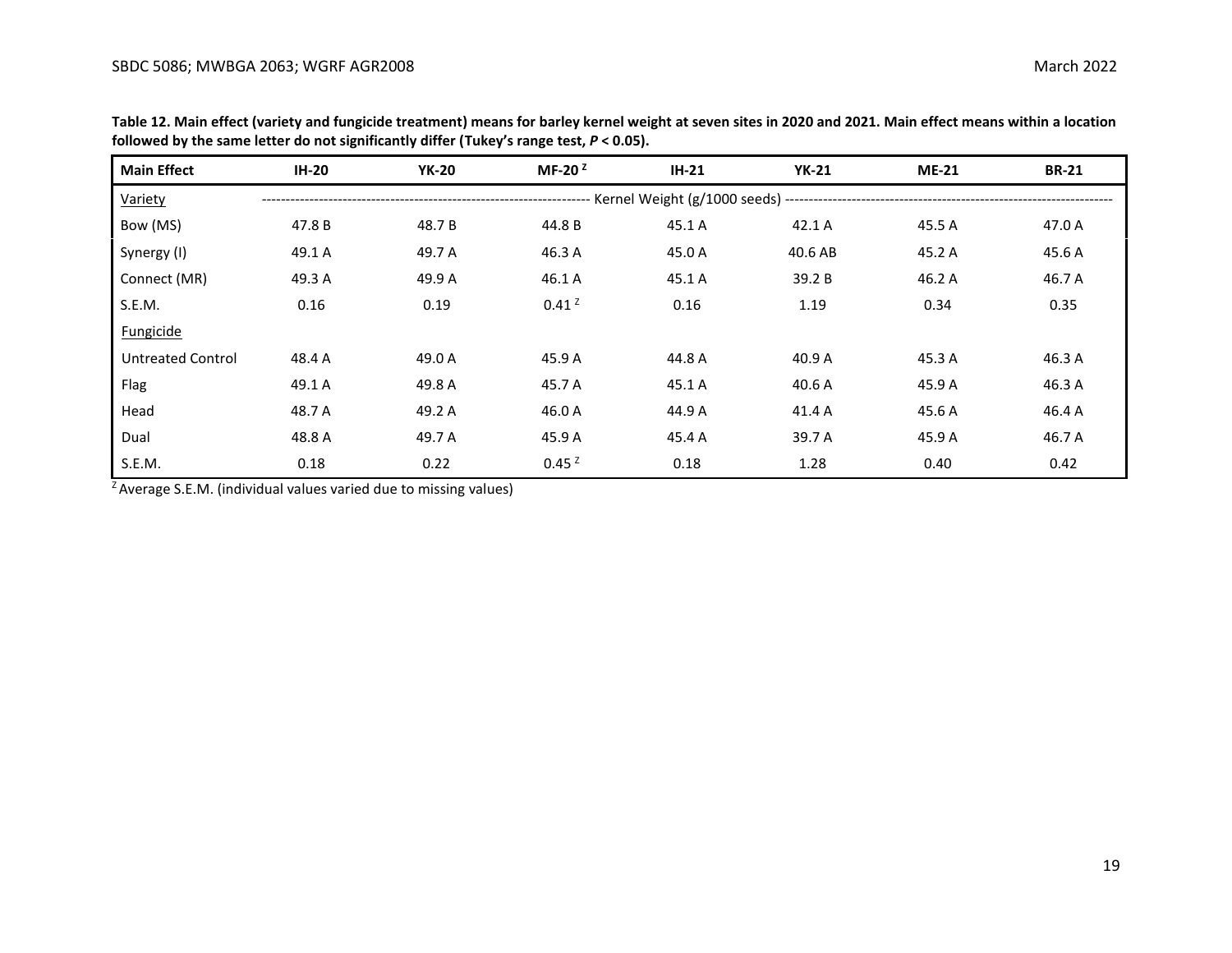| <b>Treatment</b> | <b>IH-20</b> | <b>YK-20</b> | MF-20 $2$ | $IH-21$                                 | <b>YK-21</b> | <b>ME-21</b> | <b>BR-21</b> |
|------------------|--------------|--------------|-----------|-----------------------------------------|--------------|--------------|--------------|
| Variety - Fung   |              |              |           | ---------- Kernel Weight (g/1000 seeds) |              |              |              |
| MS - untr        | 47.3 c       | 48.6 b       | 44.7 a    | 44.8 a                                  | 41.4a        | 45.2a        | 47.0 a       |
| $MS - flag$      | 48.1 bc      | 49.0 ab      | 44.5 a    | 44.9 a                                  | 43.3 a       | 45.0a        | 46.0a        |
| $MS - head$      | 48.1 bc      | 48.6 b       | 44.9 a    | 45.1a                                   | 41.8a        | 45.4 a       | 47.6 a       |
| $MS - dual$      | 47.9 bc      | 48.8 ab      | 45.3a     | 45.4 a                                  | 41.9a        | 46.3a        | 47.4 a       |
|                  |              |              |           |                                         |              |              |              |
| $l$ - untr       | 48.9 ab      | 49.0 ab      | 45.4 a    | 44.6 a                                  | 40.6a        | 44.8 a       | 45.6 a       |
| $I - flag$       | 49.7 a       | 50.5a        | 46.6a     | 45.0a                                   | 41.4a        | 45.8a        | 45.5a        |
| $I - head$       | 48.5 abc     | 49.2 ab      | 46.6a     | 44.7 a                                  | 41.7a        | 45.3a        | 44.7 a       |
| $I - dual$       | 49.2 ab      | 49.9 ab      | 46.5a     | 45.6a                                   | 38.8 a       | 45.0a        | 46.7 a       |
|                  |              |              |           |                                         |              |              |              |
| MR - untr        | 48.9 ab      | 49.3 ab      | 45.8a     | 44.9 a                                  | 40.6a        | 45.8a        | 46.4 a       |
| $MR - flag$      | 49.4 ab      | 49.9 ab      | 46.7 a    | 45.4 a                                  | 37.7 a       | 46.8a        | 47.5 a       |
| $MR - head$      | 49.6 a       | 49.9 ab      | 45.7 a    | 45.0 a                                  | 40.7 a       | 45.7 a       | 46.8 a       |
| $MR - dual$      | 49.2 ab      | 50.3 ab      | 46.3 a    | 45.3 a                                  | 38.2 a       | 46.3a        | 46.1a        |
|                  |              |              |           |                                         |              |              |              |
| S.E.M.           | 0.31         | 0.38         | $0.66^2$  | 0.33                                    | 1.80         | 0.66         | 0.79         |

**Table 13. Individual treatment means (variety by fungicide treatment) for barley kernel weight at seven sites in 2020 and 2021. Means within a location followed by the same letter do not significantly differ (Tukey's range test,** *P* **< 0.05).**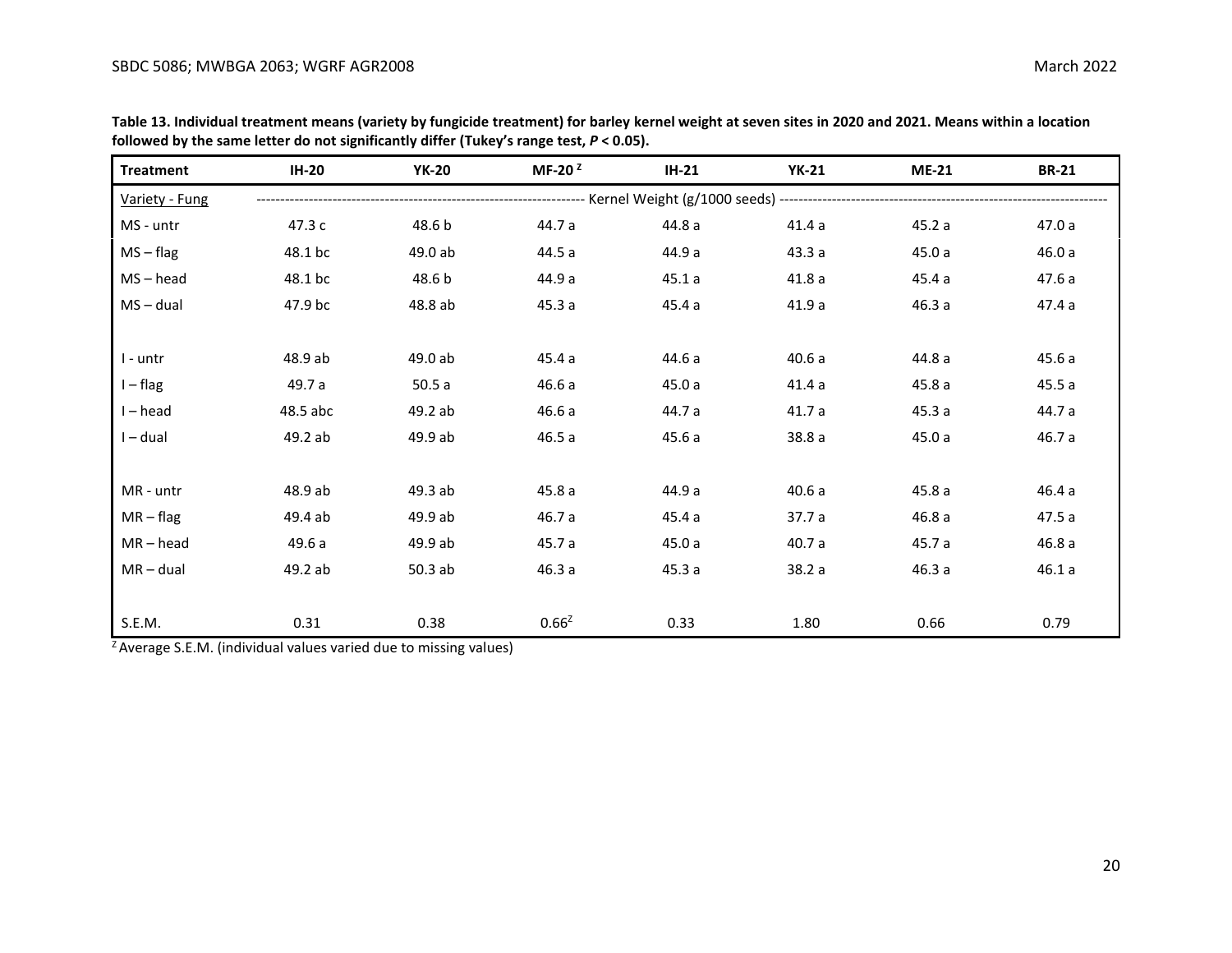| <b>Main Effect</b>       | <b>IH-20</b> | YK-20 <sup>2</sup> | MF-20 $Y$         | $IH-21$                                        | <b>YK-21</b> | <b>ME-21</b> | <b>BR-21</b> |
|--------------------------|--------------|--------------------|-------------------|------------------------------------------------|--------------|--------------|--------------|
| Variety                  |              |                    |                   | - Plump Kernels (g/100 g) -------------------- |              |              |              |
| Bow (MS)                 | 97.0 A       | 99.0 A             | 97.8 A            | 98.5 A                                         | 98.2 A       | 98.3 A       | 97.0 A       |
| Synergy (I)              | 97.5 A       | 99.2 A             | 97.8 A            | 98.6 A                                         | 95.3 A       | 98.0 A       | 95.1B        |
| Connect (MR)             | 96.7 A       | 98.9 A             | 97.9 A            | 98.4 A                                         | 94.9 A       | 98.0 A       | 93.3 C       |
| S.E.M.                   | 0.27         | 0.16               | 0.30 <sup>2</sup> | 0.14                                           | 0.94         | 0.22         | 0.40         |
| Fungicide                |              |                    |                   |                                                |              |              |              |
| <b>Untreated Control</b> | 96.8 A       | 98.9 A             | 97.4 A            | 98.3 A                                         | 96.9 A       | 98.1 A       | 95.2 A       |
| Flag                     | 97.1 A       | 99.0 A             | 98.2 A            | 98.5 A                                         | 95.4 A       | 98.3 A       | 95.5 A       |
| Head                     | 97.2 A       | 99.0 A             | 97.9 A            | 98.6 A                                         | 97.2 A       | 97.8 A       | 94.5 A       |
| Dual                     | 97.3 A       | 99.1 A             | 97.9 A            | 98.6 A                                         | 95.1 A       | 98.8 A       | 95.3 A       |
| S.E.M.                   | 0.31         | 0.16               | 0.33 <sup>2</sup> | 0.15                                           | 1.02         | 0.24         | 0.48         |

**Table 14. Main effect (variety and fungicide treatment) means for percent plump barley kernels at seven sites in 2020 and 2021. Main effect means within a location followed by the same letter do not significantly differ (Tukey's range test,** *P* **< 0.05).**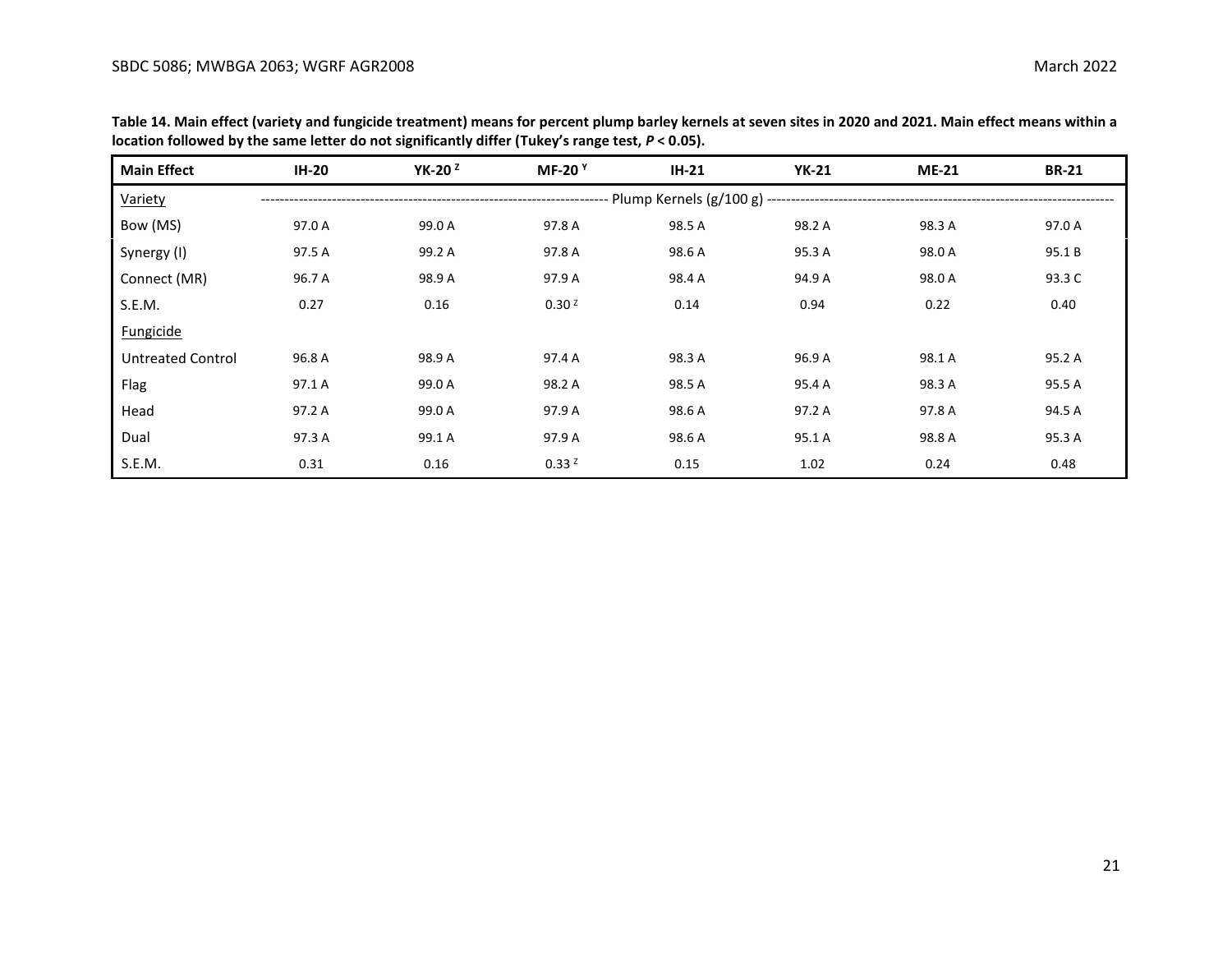| <b>Treatment</b> | <b>IH-20</b> | YK-20 $Z$ | MF-20 $Y$         | $IH-21$ | <b>YK-21</b> | $ME-21$ | <b>BR-21</b> |
|------------------|--------------|-----------|-------------------|---------|--------------|---------|--------------|
| Variety - Fung   |              |           |                   |         |              |         |              |
| MS - untr        | 96.6 a       | 98.8 a    | 97.6 a            | 98.2 a  | 97.7 a       | 98.6 a  | 96.8 a       |
| $MS - flag$      | 96.4 a       | 99.1 a    | 98.2 a            | 98.4 a  | 98.2 a       | 98.7 a  | 96.7 a       |
| $MS - head$      | 97.0 a       | 99.0 a    | 97.8 a            | 98.7 a  | 98.7 a       | 97.8a   | 97.4 a       |
| $MS - dual$      | 98.0 a       | 98.9 a    | 97.7 a            | 98.6 a  | 98.2 a       | 98.7 a  | 96.9 a       |
|                  |              |           |                   |         |              |         |              |
| I - untr         | 97.2a        | 99.1 a    | 96.9 a            | 98.5 a  | 96.4a        | 97.9 a  | 95.8a        |
| $I - flag$       | 97.9 a       | 99.2 a    | 97.8a             | 98.6 a  | 95.6a        | 98.1a   | 95.4a        |
| $I - head$       | 97.8a        | 99.3 a    | 98.2 a            | 98.6 a  | 96.1a        | 97.9 a  | 93.1a        |
| $I - dual$       | 97.2a        | 99.1a     | 98.2 a            | 98.6 a  | 93.3a        | 97.9a   | 96.1a        |
|                  |              |           |                   |         |              |         |              |
| MR - untr        | 96.5a        | 98.9 a    | 97.6a             | 98.2 a  | 96.7 a       | 97.9 a  | 92.9a        |
| $MR - flag$      | 96.9 a       | 98.8 a    | 98.4 a            | 98.5 a  | 92.6a        | 98.3 a  | 94.4 a       |
| $MR - head$      | 96.8a        | 98.8 a    | 97.7 a            | 98.4 a  | 96.6a        | 97.6a   | 93.0a        |
| $MR - dual$      | 96.8a        | 99.1a     | 97.8a             | 98.5 a  | 93.7 a       | 98.2 a  | 92.8a        |
|                  |              |           |                   |         |              |         |              |
| S.E.M.           | 0.54         | 0.22      | 0.53 <sup>z</sup> | 0.20    | 1.47         | 0.36    | 0.91         |

**Table 15. Individual treatment means (variety by fungicide treatment) for percent plump barley kernels at seven sites in 2020 and 2021. Means within a location followed by the same letter do not significantly differ (Tukey's range test,** *P* **< 0.05).**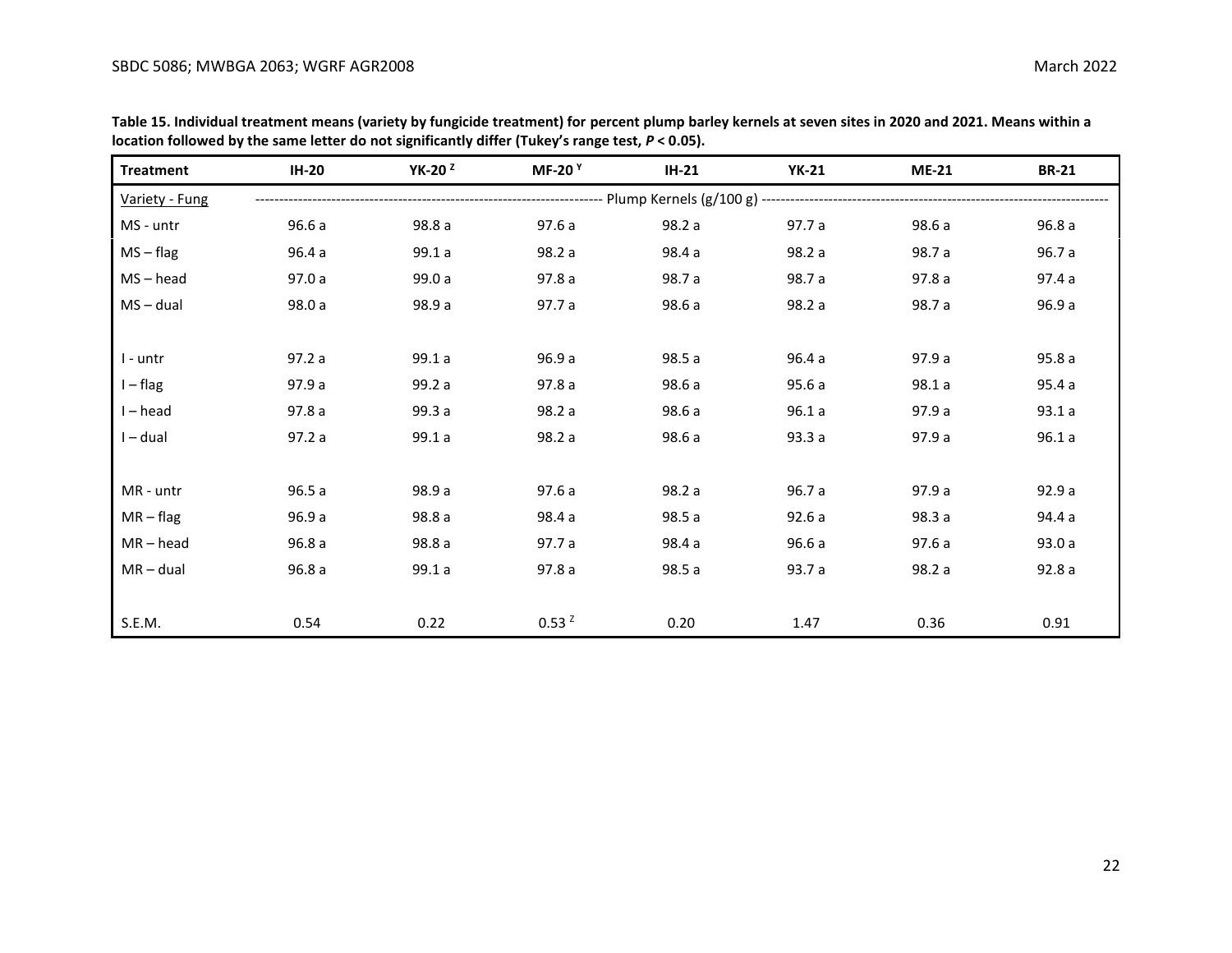| <b>Main Effect</b>       | <b>IH-20</b> | YK-20 $2$ | MF-20 $Y$          | $IH-21$ | <b>YK-21</b>                                    | <b>ME-21</b> | <b>BR-21</b> |
|--------------------------|--------------|-----------|--------------------|---------|-------------------------------------------------|--------------|--------------|
| Variety                  |              |           |                    |         | Thin Kernels (g/100 g) ------------------------ |              |              |
| Bow (MS)                 | $0.25$ AB    | 0.08A     | 0.26A              | 0.13A   | 0.16B                                           | 0.21A        | 0.30B        |
| Synergy (I)              | 0.20B        | 0.06A     | 0.34A              | 0.08B   | $0.25$ AB                                       | 0.18A        | 0.29B        |
| Connect (MR)             | 0.29A        | 0.08A     | 0.28A              | 0.07B   | 0.27A                                           | 0.19A        | 0.49A        |
| S.E.M.                   | 0.028        | 0.011     | 0.060 <sup>2</sup> | 0.014   | 0.041                                           | 0.025        | 0.044        |
| Fungicide                |              |           |                    |         |                                                 |              |              |
| <b>Untreated Control</b> | 0.29A        | 0.08A     | 0.34A              | 0.10A   | 0.17A                                           | 0.22A        | 0.40A        |
| Flag                     | 0.25A        | 0.06A     | 0.28A              | 0.09A   | 0.27A                                           | 0.18A        | 0.32A        |
| Head                     | 0.23A        | 0.08A     | 0.27A              | 0.09A   | 0.19A                                           | 0.22A        | 0.32A        |
| Dual                     | 0.27A        | 0.07A     | 0.27A              | 0.09A   | 0.29A                                           | 0.15A        | 0.40A        |
| S.E.M.                   | 0.030        | 0.012     | 0.065 <sup>2</sup> | 0.015   | 0.044                                           | 0.030        | 0.05         |

**Table 16. Main effect (variety and fungicide treatment) means for percent plump barley kernels at seven sites in 2020 and 2021. Main effect means within a location followed by the same letter do not significantly differ (Tukey's range test,** *P* **< 0.05).**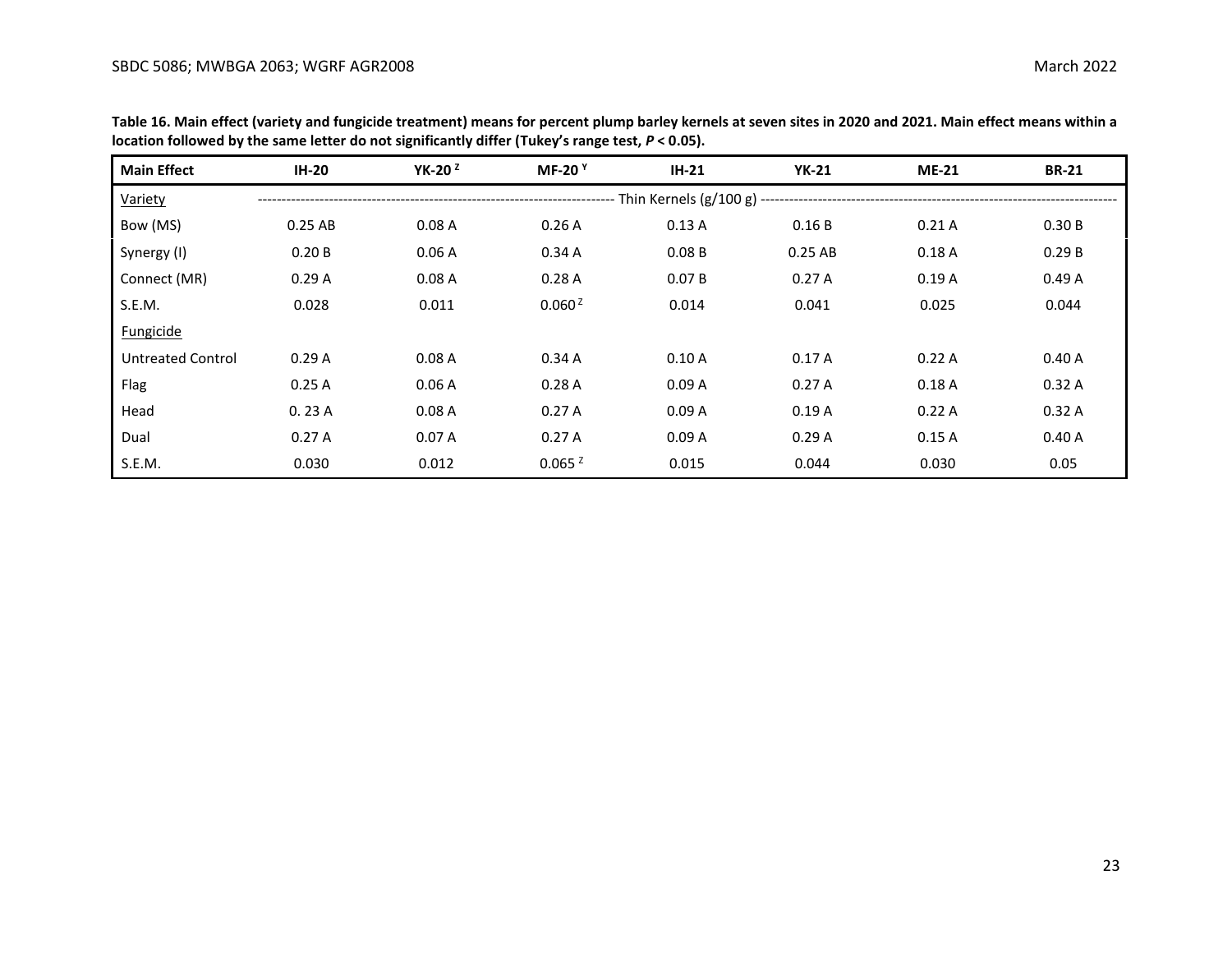| <b>Treatment</b> | $IH-20$ | YK-20 $2$ | MF-20 $Y$   | $IH-21$ | <b>YK-21</b> | <b>ME-21</b> | <b>BR-21</b> |
|------------------|---------|-----------|-------------|---------|--------------|--------------|--------------|
| Variety - Fung   |         |           |             |         |              |              |              |
| MS - untr        | 0.30a   | 0.08a     | 0.24a       | 0.14a   | 0.18a        | 0.21a        | 0.37a        |
| $MS - flag$      | 0.28a   | 0.07a     | 0.22a       | 0.13a   | 0.15a        | 0.23a        | 0.26a        |
| $MS - head$      | 0.24a   | 0.08a     | 0.28a       | 0.13a   | 0.16a        | 0.27a        | 0.21a        |
| $MS - dual$      | 0.20a   | 0.08a     | 0.28a       | 0.10a   | 0.16a        | 0.115a       | 0.37a        |
|                  |         |           |             |         |              |              |              |
| I - untr         | 0.21a   | 0.07a     | 0.48a       | 0.07a   | 0.18a        | 0.245a       | 0.22a        |
| $I - flag$       | 0.19a   | 0.05a     | 0.41a       | 0.07a   | 0.28a        | 0.158a       | 0.27a        |
| $I - head$       | 0.19a   | 0.06a     | 0.25a       | 0.08a   | 0.20a        | 0.148a       | 0.42a        |
| $I - dual$       | 0.21a   | 0.08a     | 0.22a       | 0.09a   | 0.36a        | 0.160a       | 0.27a        |
|                  |         |           |             |         |              |              |              |
| MR - untr        | 0.36a   | 0.08a     | 0.31a       | 0.07a   | 0.16a        | 0.215a       | 0.61a        |
| $MR - flag$      | 0.27a   | 0.07a     | 0.22a       | 0.07a   | 0.38a        | 0.138a       | 0.45a        |
| $MR - head$      | 0.26a   | 0.10a     | 0.29a       | 0.07a   | 0.22a        | 0.238a       | 0.34a        |
| $MR - dual$      | 0.27a   | 0.06a     | 0.30a       | 0.08a   | 0.33a        | 0.166a       | 0.55a        |
|                  |         |           |             |         |              |              |              |
| S.E.M.           | 0.049   | 0.021     | $0.093^{2}$ | 0.023   | 0.064        | 0.054        | 0.089        |

**Table 17. Individual treatment means (variety by fungicide treatment) for percent plump barley kernels at seven sites in 2020 and 2021. Means within a location followed by the same letter do not significantly differ (Tukey's range test,** *P* **< 0.05).**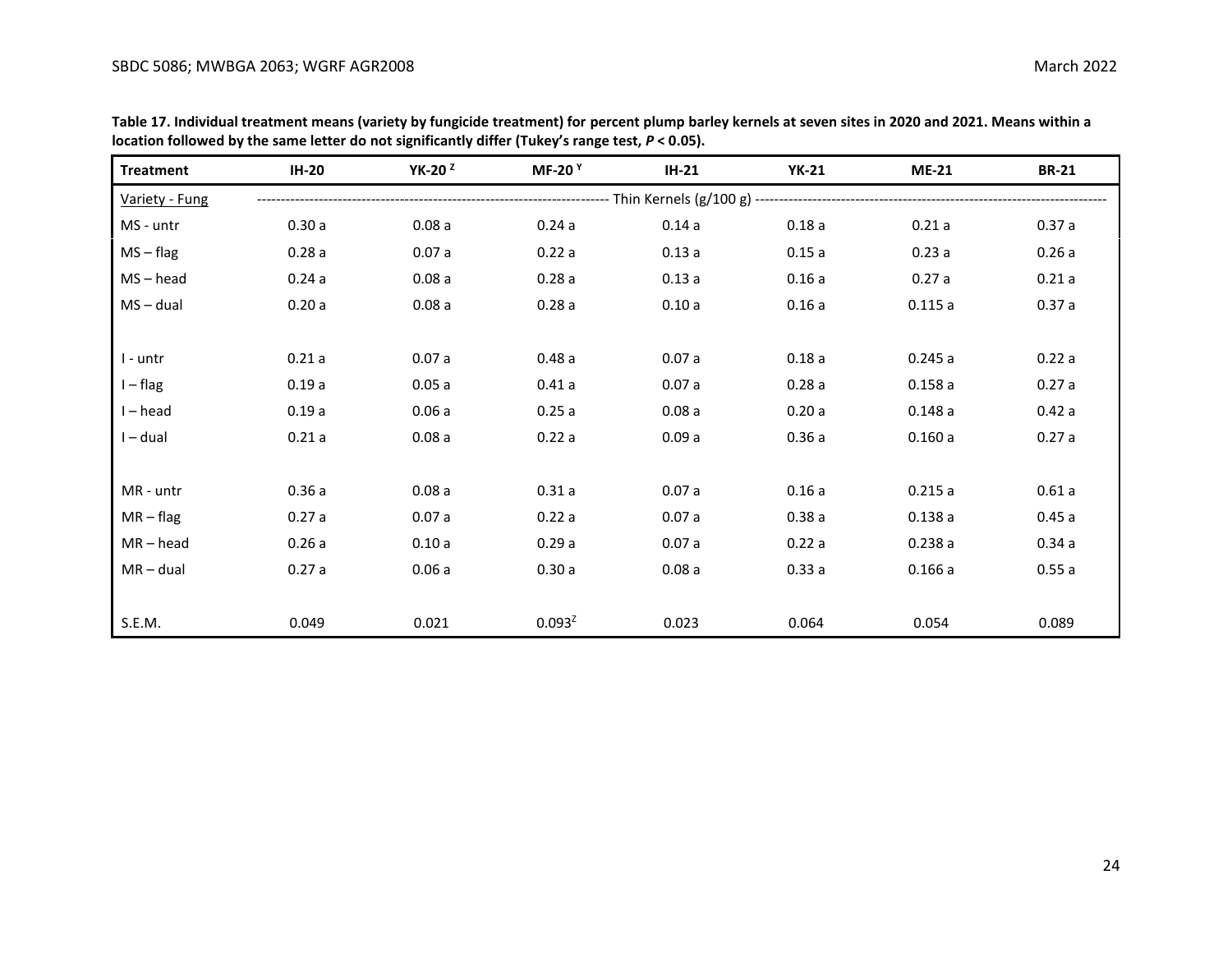| <b>Main Effect</b>       | <b>IH-20</b> | YK-20 $2$ | <b>MF-20</b> Y      | $IH-21$                                       | <b>YK-21</b> | <b>ME-21</b> | <b>BR-21</b> |
|--------------------------|--------------|-----------|---------------------|-----------------------------------------------|--------------|--------------|--------------|
| Variety                  |              |           |                     | Deoxynivalenol - DON (ppm) ------------------ |              |              |              |
| Bow (MS)                 | 0.056 A      | 0.008A    | 0.108A              | $\qquad \qquad -$                             |              |              |              |
| Synergy (I)              | 0.056 A      | 0.003A    | 0.098 A             | -                                             |              |              |              |
| Connect (MR)             | 0.028A       | 0.004A    | 0.081A              | -                                             |              |              |              |
| S.E.M.                   | 0.0255       | 0.0039    | 0.0306 <sup>2</sup> | $\overline{\phantom{m}}$                      |              |              |              |
| <b>Fungicide</b>         |              |           |                     |                                               |              |              |              |
| <b>Untreated Control</b> | 0.061A       | 0.011A    | 0.125A              |                                               |              |              |              |
| Flag                     | 0.058 A      | 0.006A    | 0.078 A             |                                               |              |              |              |
| Head                     | 0.020A       | 0.003A    | 0.126A              |                                               |              |              |              |
| Dual                     | 0.048A       | 0.002A    | 0.054A              | $\overline{\phantom{m}}$                      |              |              |              |
| S.E.M.                   | 0.0283       | 0.0045    | 0.0351              |                                               |              |              |              |

**Table 18. Main effect (variety and fungicide treatment) means for deoxynivalenol (DON; ppm) in barley harvest samples from seven sites in 2020 and 2021. Main effect means within a location followed by the same letter do not significantly differ (Tukey's range test,** *P* **< 0.05).**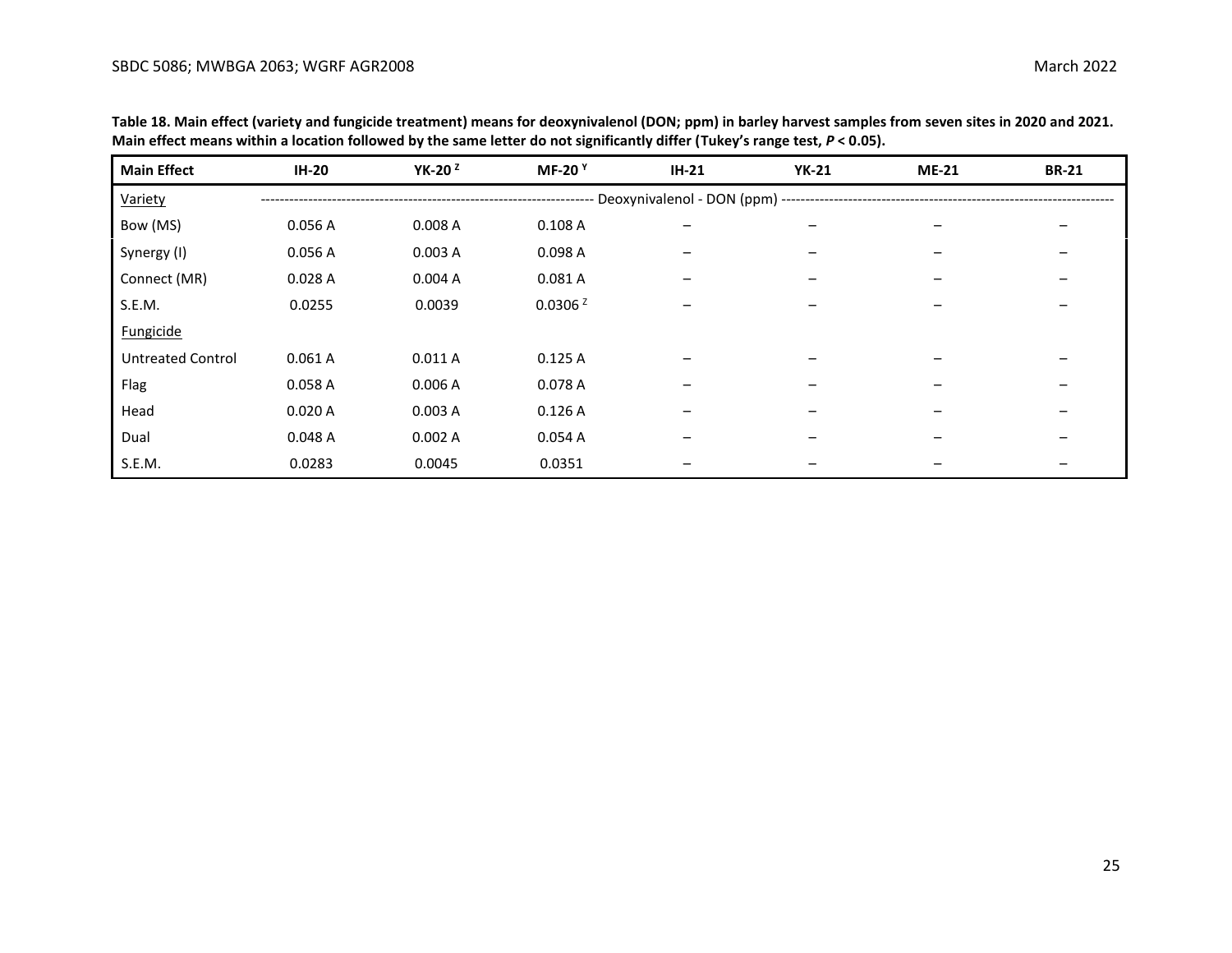| <b>Treatment</b> | <b>IH-20</b> | YK-20 <sup>2</sup> | <b>MF-20</b> <sup>Y</sup> | $IH-21$ | <b>YK-21</b>                                                                  | <b>ME-21</b> | <b>BR-21</b> |
|------------------|--------------|--------------------|---------------------------|---------|-------------------------------------------------------------------------------|--------------|--------------|
| Variety - Fung   |              |                    |                           |         | ------------------------- Deoxynivalenol - DON (ppm) ------------------------ |              |              |
| MS - untr        | 0.143a       | 0.033a             | 0.085a                    |         |                                                                               |              |              |
| $MS - flag$      | 0.040a       | 0.000a             | 0.100a                    |         |                                                                               |              |              |
| $MS - head$      | 0.030a       | 0.000a             | 0.158a                    |         |                                                                               |              |              |
| $MS - dual$      | 0.013a       | 0.000a             | 0.090a                    |         |                                                                               |              |              |
|                  |              |                    |                           |         |                                                                               |              |              |
| I - untr         | 0.040a       | 0.000a             | 0.177a                    |         |                                                                               |              |              |
| $I - flag$       | 0.025a       | 0.000a             | 0.070a                    |         |                                                                               |              |              |
| $I - head$       | 0.030a       | 0.008a             | 0.140a                    |         |                                                                               |              |              |
| $I - dual$       | 0.128a       | 0.005a             | 0.005a                    |         |                                                                               |              |              |
|                  |              |                    |                           |         |                                                                               |              |              |
| MR - untr        | 0.000a       | 0.000a             | 0.113a                    |         |                                                                               |              |              |
| $MR - flag$      | 0.108a       | 0.018a             | 0.065a                    |         |                                                                               |              |              |
| $MR - head$      | 0.000a       | 0.000a             | 0.080a                    |         |                                                                               |              |              |
| $MR - dual$      | 0.003a       | 0.000a             | 0.068a                    | -       | $\qquad \qquad \blacksquare$                                                  |              |              |
|                  |              |                    |                           |         |                                                                               |              |              |
| S.E.M.           | 0.0449       | 0.0079             | 0.0605                    |         |                                                                               |              |              |

**Table 19. Individual treatment means (variety by fungicide treatment) for deoxynivalenol (DON; ppm) in barley harvest samples from seven sites in 2020 and 2021. Means within a location followed by the same letter do not significantly differ (Tukey's range test,** *P* **< 0.05).**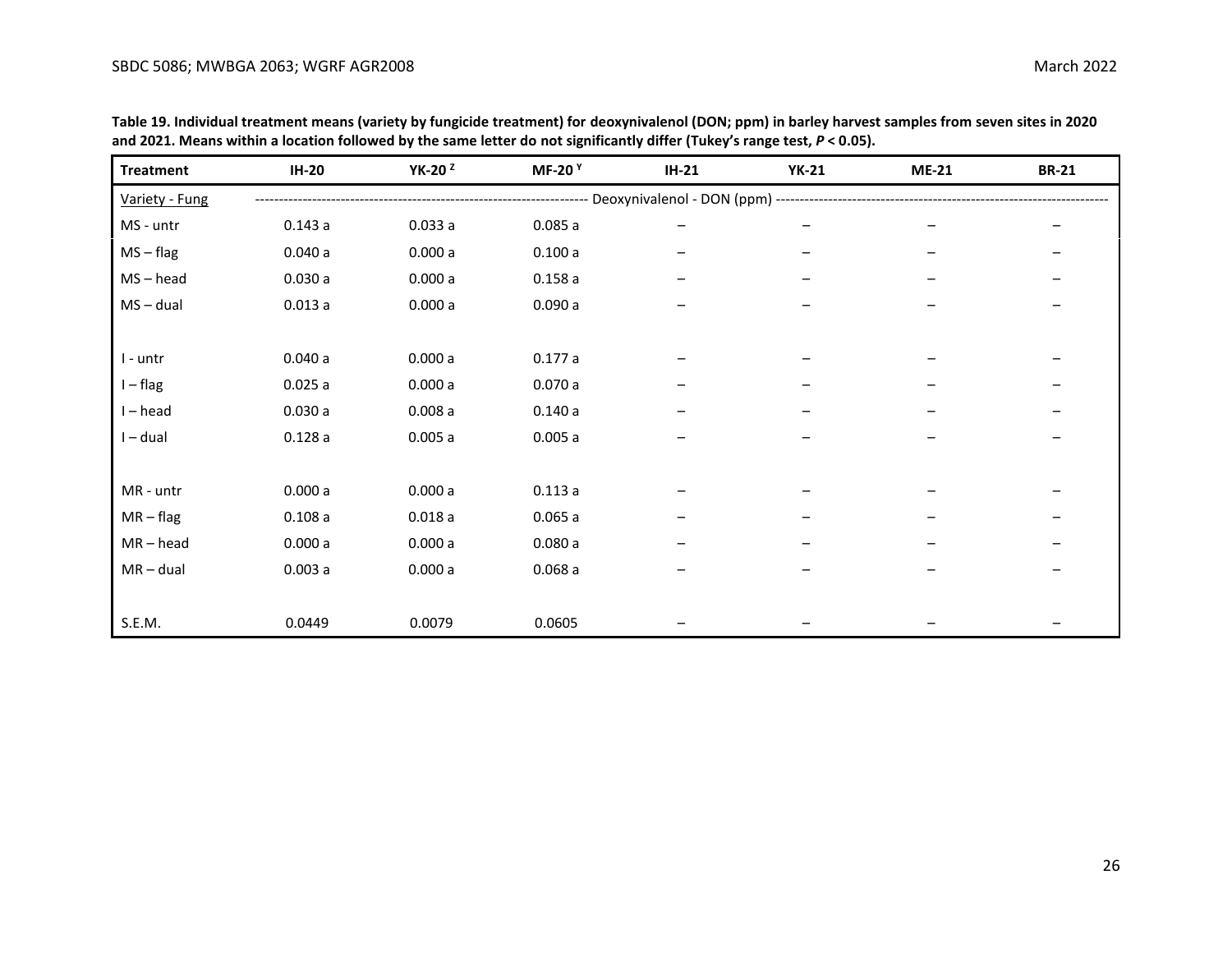| Source/<br><b>Main Effect</b>           | T1 <sup>2</sup> -Scald | T1_Net Blotch | T1_Other | T1_Total | T2 <sup>Y</sup> -Scald | T2_Net Blotch | T2_Other | T2_Total |
|-----------------------------------------|------------------------|---------------|----------|----------|------------------------|---------------|----------|----------|
| <b>Tests of Fixed</b><br><b>Effects</b> |                        |               |          |          |                        |               |          |          |
| <b>VAR</b>                              | 0.422                  |               | 0.809    | 0.681    | 0.582                  |               | < 0.001  | < 0.001  |
| <b>FUNG</b>                             |                        |               |          |          | 0.540                  |               | 0.921    | 0.893    |
| VAR x FUNG                              |                        |               | -        | -        | 0.292                  | —             | 0.415    | 0.397    |
|                                         |                        |               |          |          |                        |               |          |          |
| Bow (MS)                                | 0.00A                  | 0             | 0.08A    | 0.08A    | 0.04A                  |               | 1.88 B   | 1.91B    |
| Synergy (I)                             | 0.05A                  | 0             | 0.10A    | 0.15A    | 0.00A                  |               | 3.10 A   | 3.10A    |
| Connect (MR)                            | 0.00A                  | 0             | 0.05A    | 0.05A    | 0.04A                  | -             | 4.00 A   | 4.04 A   |
| S.E.M.                                  | 0.029                  |               | 0.057    | 0.079    | 0.035                  |               | 0.291    | 0.304    |
| <b>Fungicide</b>                        |                        |               |          |          |                        |               |          |          |
| Untreated                               |                        |               |          |          | 0.00A                  |               | 2.93 A   | 2.93 A   |
| Flag                                    |                        |               |          |          | 0.05A                  |               | 2.90 A   | 2.95 A   |
| Head                                    |                        |               |          |          | 0.00A                  |               | 2.95 A   | 2.95A    |
| Dual                                    |                        |               |          |          | 0.00A                  |               | 3.19 A   | 3.24A    |
| S.E.M.                                  |                        |               |          |          | 0.038                  |               | 0.336    | 0.347    |

**Table 20 Main effect means for barley variety effects on leaf disease at Indian Head in 2020. Main effect means within a column followed by the same letter do not significantly differ (Tukey's range test, P < 0.05).**

 $Z$  T1 timing was flag-leaf emergence with 3<sup>rd</sup> leaf from head rated (10 per plot)

 $Y$ T2 timing was late-milk / early-dough with penultimate leaf rated (10 per plot)

NOTE: All values for initial and final net blotch ratings were zero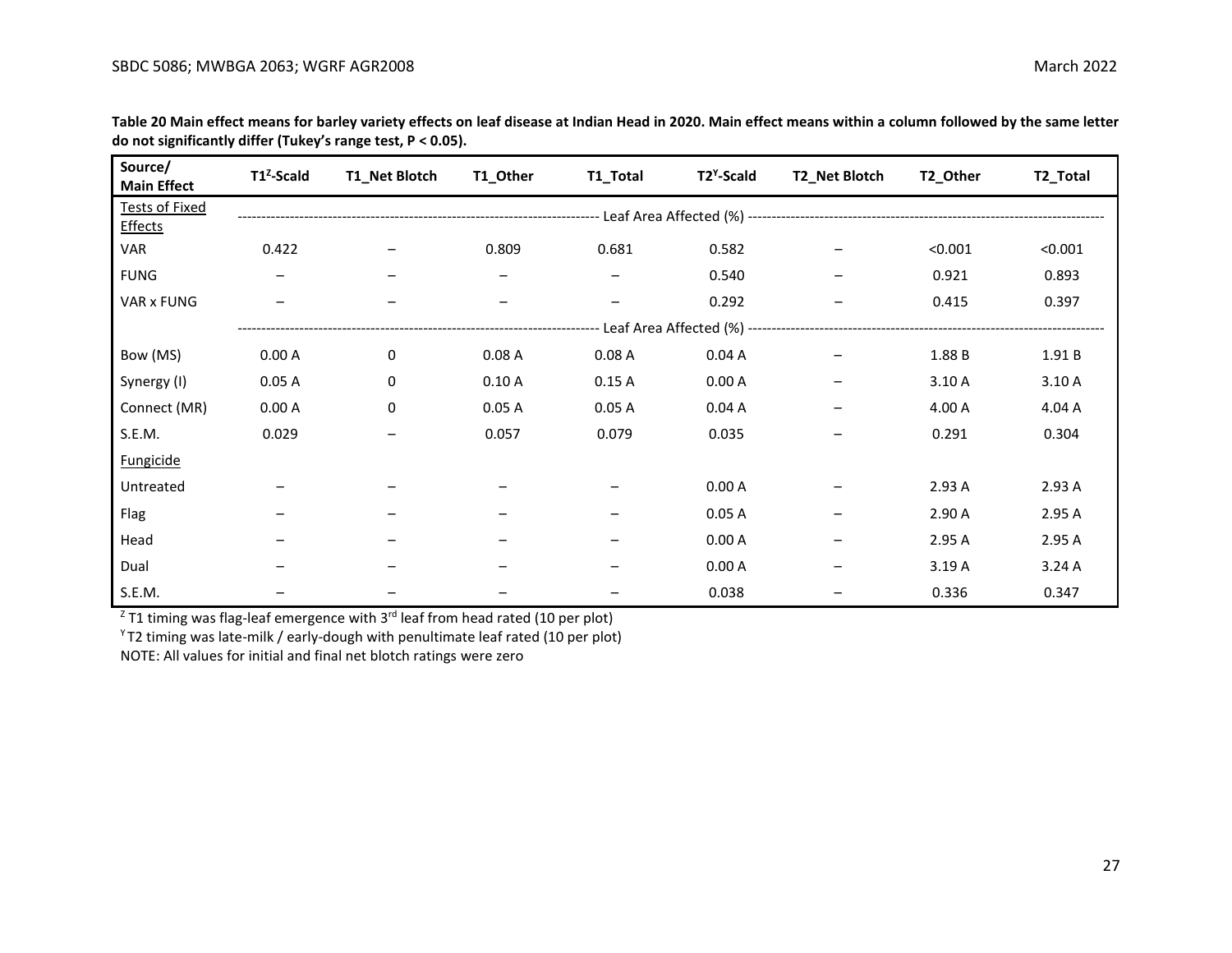| Source/<br><b>Main Effect</b>           | T1 <sup>2</sup> -Scald | T1_Net Blotch | T1_Other | T1_Total                 | T2 <sup>Y</sup> -Scald | T2_Net Blotch | T2_Other | T2_Total |
|-----------------------------------------|------------------------|---------------|----------|--------------------------|------------------------|---------------|----------|----------|
| <b>Tests of Fixed</b><br><b>Effects</b> |                        |               |          |                          |                        |               |          |          |
| <b>VAR</b>                              | —                      |               | 0.597    | 0.597                    | 0.129                  | 0.379         | 0.044    | 0.026    |
| <b>FUNG</b>                             |                        |               |          |                          | 0.181                  | 0.405         | < 0.001  | < 0.001  |
| VAR x FUNG                              |                        |               | —        | $\overline{\phantom{m}}$ | 0.205                  | 0.442         | 0.351    | 0.567    |
|                                         |                        |               |          |                          |                        |               |          |          |
| Bow (MS)                                | 0                      | 0             | 1.08 A   | 1.08 A                   | 0.07A                  | 0.00A         | 2.14A    | 2.21A    |
| Synergy (I)                             | 0                      | 0             | 1.13A    | 1.13A                    | 0.03A                  | 0.00A         | 1.66 B   | 1.69 B   |
| Connect (MR)                            | 0                      | 0             | 1.03A    | 1.03A                    | 0.00A                  | 0.01A         | 1.88 AB  | 1.89 AB  |
| S.E.M.                                  |                        |               | 0.058    | 0.058                    | 0.028                  | 0.007         | 0.142    | 0.149    |
| <b>Fungicide</b>                        |                        |               |          |                          |                        |               |          |          |
| Untreated                               |                        |               |          |                          | 0.03A                  | 0.00A         | 3.32 A   | 3.34 A   |
| Flag                                    |                        |               |          | -                        | 0.03A                  | 0.00A         | 1.30 BC  | 1.33 BC  |
| Head                                    |                        |               |          |                          | 0.00A                  | 0.00A         | 1.82 B   | 1.82 B   |
| Dual                                    |                        |               |          |                          | 0.08A                  | 0.02A         | 1.14C    | 1.24C    |
| S.E.M.                                  |                        |               |          |                          | 0.031                  | 0.008         | 0.161    | 0.167    |

**Table 21 Main effect means for barley variety effects on leaf disease Yorkton in 2020. Main effect means within a column followed by the same letter do not significantly differ (Tukey's range test, P < 0.05).**

 $Z$  T1 timing was flag-leaf emergence with 3<sup>rd</sup> leaf from head rated (10 per plot)

 $Y$ T2 timing was late-milk / early-dough with penultimate leaf rated (10 per plot)

NOTE: All values for initial and scald and net blotch ratings were zero